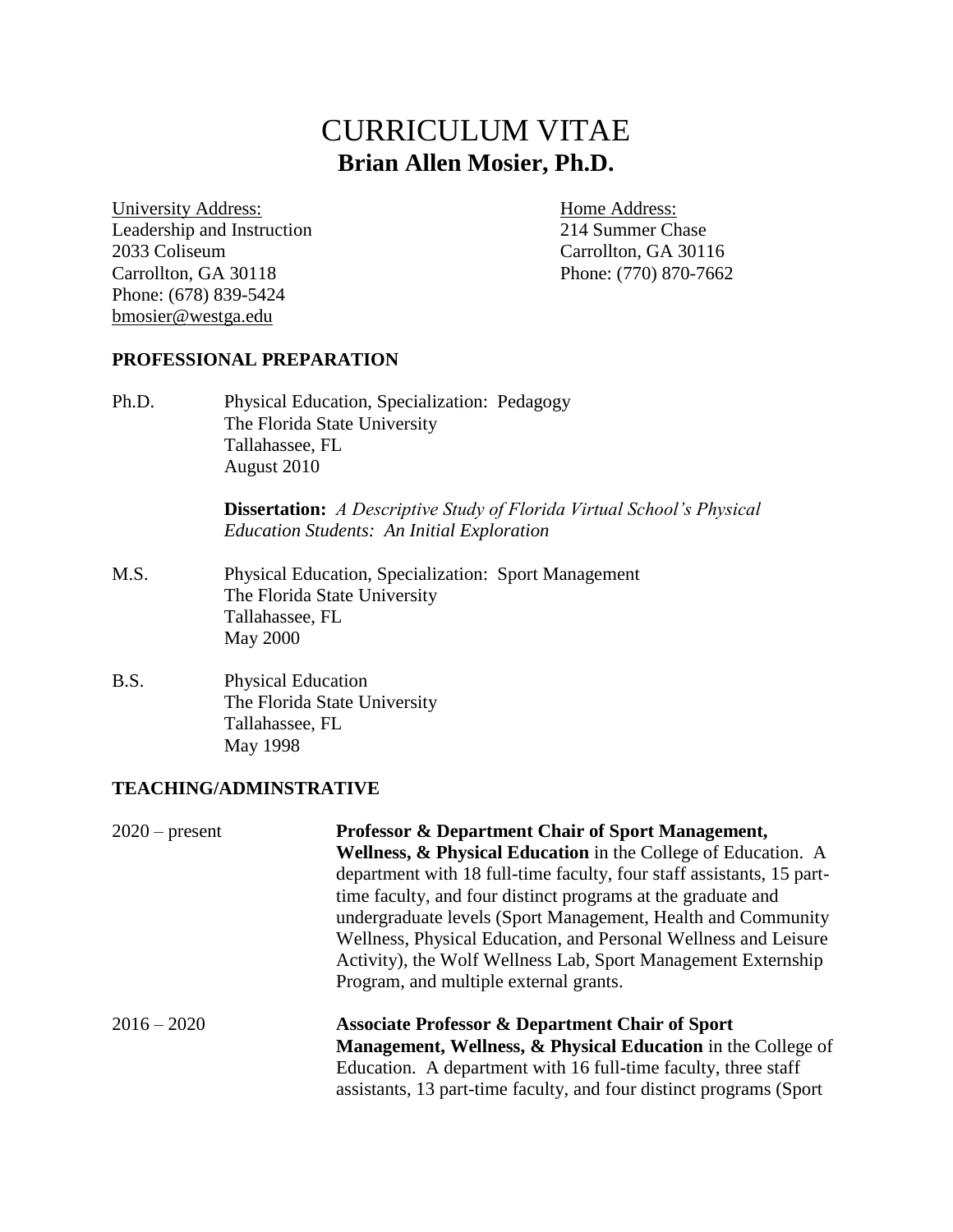|                       |                                                                                                                                                                                                                                                                                                                                                                                                                                                                                | Management, Health and Community Wellness, Physical<br>Education, and Personal Wellness and Leisure Activity), the Wolf<br>Wellness Lab, and Sport Management Externship Program.                                                                                                                                                                                                                                                                                                                                                                                                                                                                                                                                                                                                                                                                                                                                                                                                                                                                                                                                                                                                                                 |
|-----------------------|--------------------------------------------------------------------------------------------------------------------------------------------------------------------------------------------------------------------------------------------------------------------------------------------------------------------------------------------------------------------------------------------------------------------------------------------------------------------------------|-------------------------------------------------------------------------------------------------------------------------------------------------------------------------------------------------------------------------------------------------------------------------------------------------------------------------------------------------------------------------------------------------------------------------------------------------------------------------------------------------------------------------------------------------------------------------------------------------------------------------------------------------------------------------------------------------------------------------------------------------------------------------------------------------------------------------------------------------------------------------------------------------------------------------------------------------------------------------------------------------------------------------------------------------------------------------------------------------------------------------------------------------------------------------------------------------------------------|
| $2015 - 2016$         |                                                                                                                                                                                                                                                                                                                                                                                                                                                                                | Associate Professor & Department Chair of Leadership and<br><b>Instruction</b> in the College of Education. A department with 25<br>full-time faculty, 2 staff assistants, 15 part-time faculty, and six<br>distinct programs (Educational Leadership, Secondary Education,<br>Physical Education, Sport Management, Health and Community<br>Wellness, Personal Wellness and Leisure Activity).                                                                                                                                                                                                                                                                                                                                                                                                                                                                                                                                                                                                                                                                                                                                                                                                                   |
| August 2010 - 2015    |                                                                                                                                                                                                                                                                                                                                                                                                                                                                                | <b>Assistant Professor</b><br>The University of West Georgia<br>Department of Leadership and Instruction<br>Carrollton, GA                                                                                                                                                                                                                                                                                                                                                                                                                                                                                                                                                                                                                                                                                                                                                                                                                                                                                                                                                                                                                                                                                        |
| <b>Courses Taught</b> | <u>Undergraduate Courses (25)</u><br><b>PHED 2602</b><br><b>PHED 3500</b><br><b>PHED 3501</b><br><b>PHED 3503</b><br><b>PHED 3504</b><br><b>PHED 3710</b><br><b>PHED 3671</b><br><b>PHED 3720</b><br><b>PHED 4689</b><br>PHED 4689n<br><b>PHED 4650</b><br><b>PHED 3401</b><br>PHED3401n<br><b>PWLA 1600</b><br><b>PWLA 1678</b><br><b>PWLA 1694</b><br><b>PWLA 1691</b><br><b>PWLA 1615</b><br><b>PWLA 1695</b><br><b>SEED 4240L</b><br><b>SEED 4242L</b><br><b>SPED 3715</b> | Introduction to Teaching Health & Physical Education<br>Educational Games, Gymnastics, & Dance<br>Skills & Strategies of Strength and Conditioning<br>Skills & Strategies Net/Wall Games<br>Skills & Strategies Invasion Games<br>Assessing Performance in Health and Physical Education<br>Physical Education in Elementary School<br><b>Adapted Physical Education Field Experience</b><br><b>Teaching Internship Seminar</b><br>Teaching Internship Seminar (97% Online)<br>Health and Physical Activity in Elementary School<br>Integrating Technology in Health and Physical Education<br>Integrating Technology in Health and Physical Education<br>$(97% \text{ Online})$<br><b>Personal Wellness</b><br>PWLA 1600n Personal Wellness (100% online)<br><b>Strength and Conditioning</b><br><b>Ultimate Frisbee</b><br>Tennis<br>Badminton<br>Volleyball<br>MGED 4264L Methods for Integrating Science and Mathematics<br><b>Instructional Strategies for Secondary Mathematics</b><br>Education<br><b>Instructional Strategies for Secondary Science Education</b><br>SEED 4243L Instructional Strategies for Secondary Social Studies<br>Education<br>The Inclusive Classroom: Differentiated Instruction |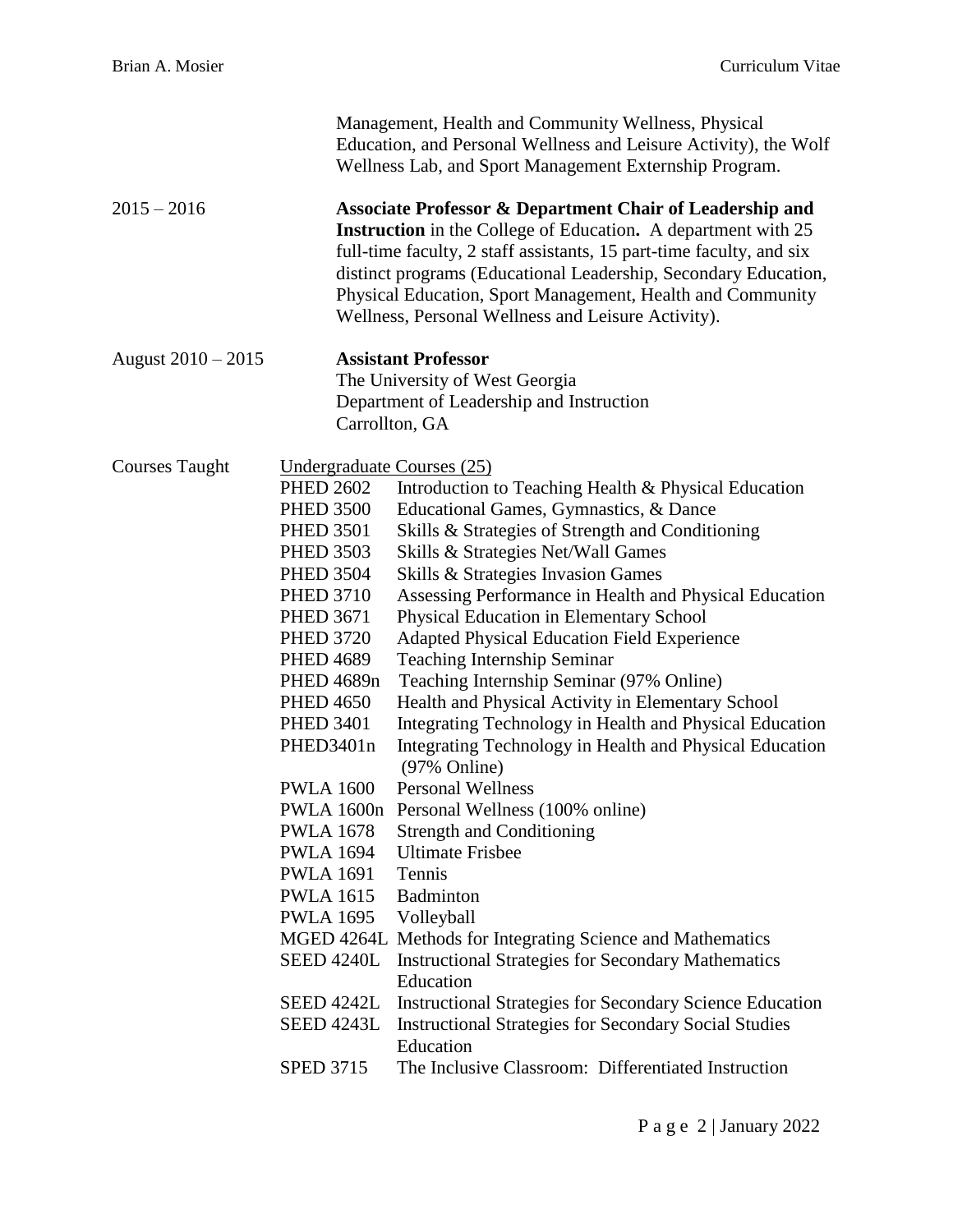|                      | Graduate Courses (1) |                                                        |
|----------------------|----------------------|--------------------------------------------------------|
|                      | <b>PHED 6665</b>     | Methods of Teaching K-12 Physical Education            |
|                      | <b>PHED 6675</b>     | Current Issues and Trends in HPE (co-taught)           |
| August 2005 – 2010   |                      | <b>Assistant in Physical Education</b>                 |
|                      |                      | The Florida State University                           |
|                      |                      | Department of Sport Management, Recreation, & Physical |
|                      | Education            |                                                        |
|                      |                      | Tallahassee, FL                                        |
|                      |                      | Undergraduate Courses (12)                             |
|                      | PEO 4006             | <b>Educational Games</b>                               |
|                      | PEO 4009             | <b>Educational Games II</b>                            |
|                      | <b>PET 4710</b>      | <b>Instructional Aspects of Physical Education</b>     |
|                      | <b>PET 4710L</b>     | <b>Physical Education Practicum Lab</b>                |
|                      | <b>PET 4713</b>      | Intermediate Grade Physical Education                  |
|                      | <b>PET 4713L</b>     | Practicum, Intermediate Grade Physical Education       |
|                      | <b>PET 4771c</b>     | <b>Applied Fitness Concepts</b>                        |
|                      | <b>PET 4512</b>      | Assessment in Physical Education                       |
|                      | <b>PEO 4020</b>      | <b>Sport Strategies and Tactics</b>                    |
|                      | <b>PEP 4208</b>      | <b>Educational Gymnastics</b>                          |
|                      | DAE 4300             | <b>Educational Dance</b>                               |
|                      | <b>PET 4945</b>      | <b>Coordinator for Student Teaching</b>                |
|                      | Graduate Courses (5) |                                                        |
|                      | PET 5423             | <b>Educational Dance</b>                               |
|                      | PEP 5208             | <b>Educational Gymnastics</b>                          |
|                      | PEO 5042             | <b>Educational Games</b>                               |
|                      | PEO 5009             | <b>Educational Games II</b>                            |
|                      | <b>PET 5940</b>      | Field Lab Internship (Student Teaching)                |
| August $2003 - 2005$ |                      | <b>Physical Education Specialist</b>                   |
|                      |                      | Roberts Elementary School                              |
|                      |                      | Tallahassee, FL                                        |
| August 2003          |                      | <b>Adjunct Instructor</b>                              |
|                      |                      | The Florida State University                           |
|                      |                      | Department of Sport Management, Recreation, & Physical |
|                      | Education            |                                                        |
|                      |                      | Tallahassee, FL                                        |
| August $2001 - 2003$ |                      | <b>Physical Education Specialist</b>                   |
|                      |                      | Kate Sullivan Elementary School                        |
|                      |                      | Tallahassee, FL                                        |
| August $1994 - 2011$ |                      | United States Gymnastics Certified Instructor          |
|                      |                      | <b>Gym Force Gymnastics</b>                            |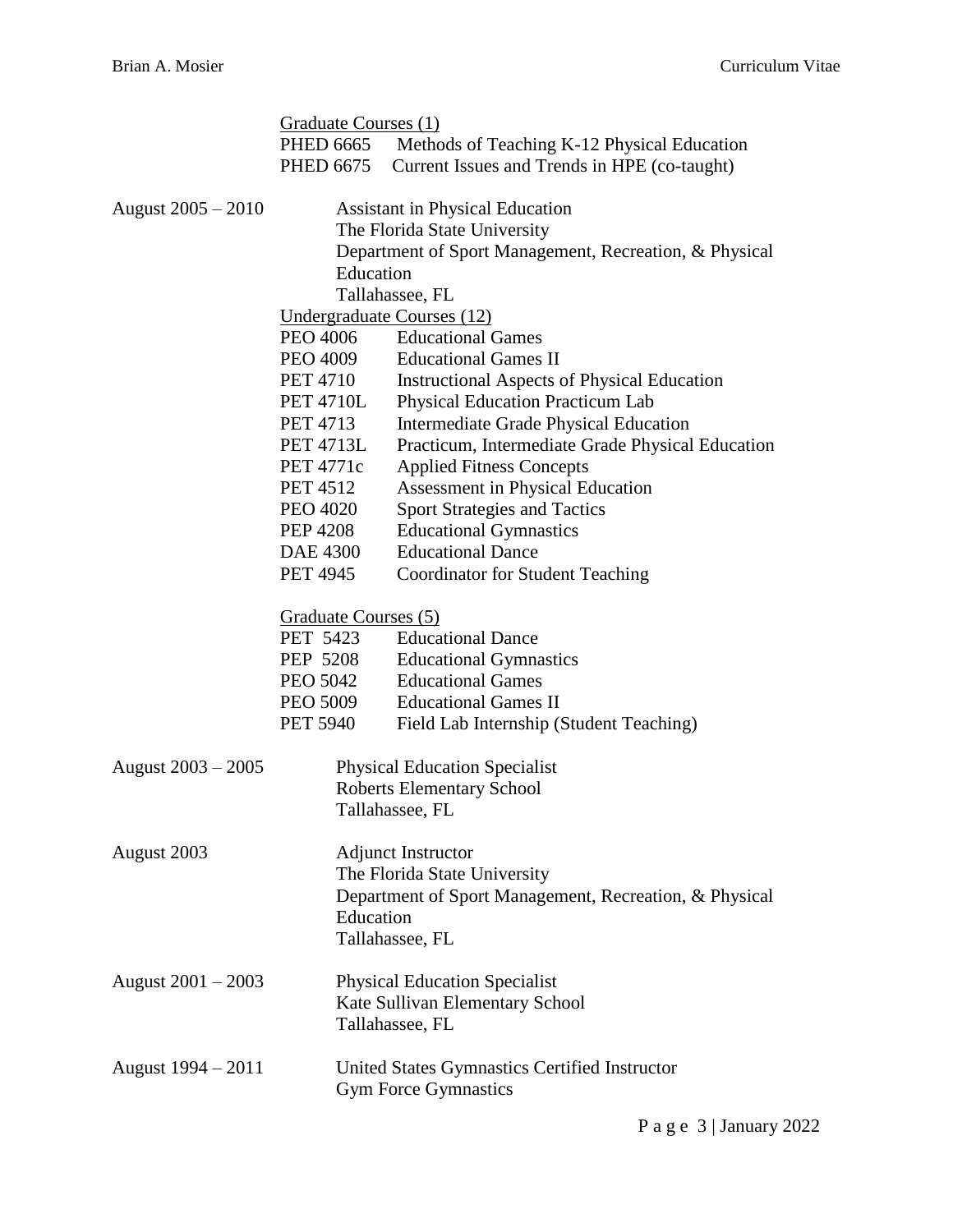Tallahassee, FL

# **SERVICE**

# **UNIVERSITY OF WEST GEORGIA**

# **University**

| $2021.$ - present | UWG Esports Advisory Council; Member of Steering Committee &<br>Chair of the Curriculum Sub-Group Committee |
|-------------------|-------------------------------------------------------------------------------------------------------------|
| $2021$ – present  | <b>UWG Wellness Advisory Council; Member</b>                                                                |
| 2019              | Regents' Teaching Excellence Award for Department or Program; Review<br>Committee                           |
| $2017 - 2019$     | Carrollton-Carroll County Education Collaborative Committee - Executive<br>Team for Independence            |
| 2018              | Search Committee Member for the Assistant Vice President for Human<br><b>Resources</b> ; Committee Member   |
| 2017              | Search Committee Member for the Assistant Director of Event Services;<br><b>Committee Member</b>            |
| 2017              | Pre-majors Revision Committee; Committee Member                                                             |
| $2016 - 2017$     | UWG Presidential Health and Wellness Task Force; Co-Chair                                                   |
| 2016              | People Admin 7 Faculty Focus Group; Committee Member                                                        |
| $2015$ – present  | Provost's Administrative Council                                                                            |
| $2015$ – present  | Faculty Advisor for Campus Outreach; Faculty Sponsor                                                        |
| $2012 - 2015$     | Wolf Wellness Advisory Council; Committee Member                                                            |
| $2011 - 2013$     | Disability Awareness Day Committee; Committee Member                                                        |
| $2011 - 2012$     | University Wolf Wellness Physical and Environmental Health Sub-<br>committee; Committee Member              |

# **College of Education**

| 2021          | UWG Dean of the College of Education Search Committee; Member |
|---------------|---------------------------------------------------------------|
| $2018 - 2020$ | External reviewer for the School Improvement Doctoral Program |
|               | P a g e $4$ January 2022                                      |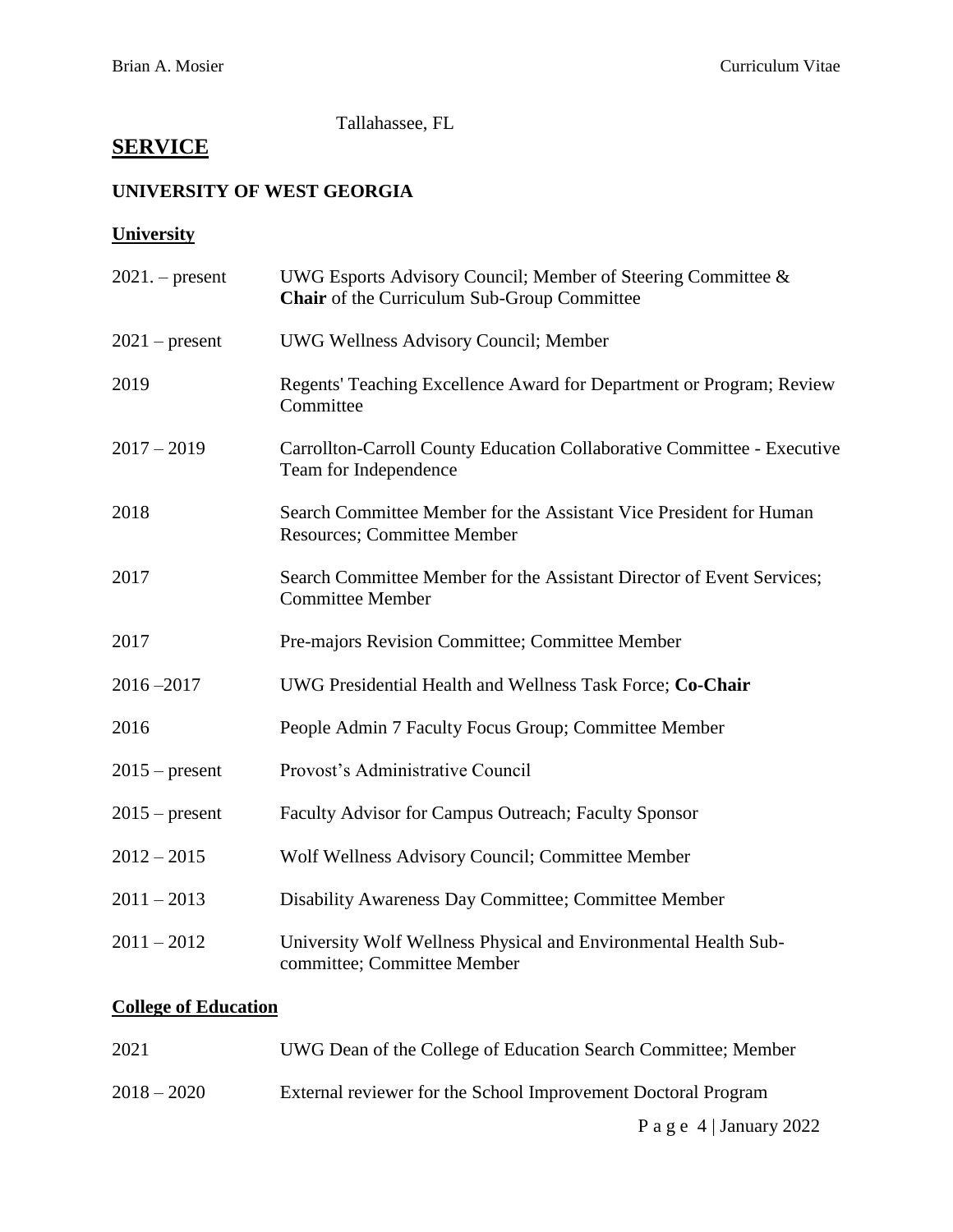| $2015 - 2016$                                                                                         | Health & Community Wellness Rollout Committee; Committee Member                                |  |
|-------------------------------------------------------------------------------------------------------|------------------------------------------------------------------------------------------------|--|
| $2015 - 2016$                                                                                         | Photo Shoot/Advertising Work Group; Committee Member                                           |  |
| $2015$ – present                                                                                      | College of Education Administrative Council                                                    |  |
| $2015 - 2020$                                                                                         | College of Education edTPA Retake Committee; Committee Member                                  |  |
| $2014 - 2015$                                                                                         | College of Education Initial Educator Preparation Work Group;<br><b>Committee Member</b>       |  |
| $2013 - 2015$                                                                                         | College of Education Leadership Development Team; Committee Member                             |  |
| $2013 - 2015$                                                                                         | College of Education Online Peer Review Team; Committee Member                                 |  |
| $2012 - 2015$                                                                                         | Faculty Governance Council; Coordinator for College of Education<br>Committees for 2014 - 2015 |  |
| $2012 - 2014$                                                                                         | Reviewer of EDSI Candidate Applications; Committee Member                                      |  |
| $2011 - 2015$                                                                                         | Doctoral Degree (School Improvement) Advisory Committee; Committee<br>Member                   |  |
| $2011 - 2013$                                                                                         | Faculty Governance Council Technology Committee; Chair for 2012                                |  |
| 2012                                                                                                  | Reviewer for EDSI Candidate Prospectuses; Committee Member                                     |  |
| 2012                                                                                                  | Search Committee Member for Director of School Improvement;<br><b>Committee Member</b>         |  |
| $2011 - 2012$                                                                                         | Doctoral Degree (School Improvement) Boot Camp Sub-committee;<br><b>Committee Member</b>       |  |
| Department of Leadership and Instruction / Sport Management, Wellness, & Physical<br><b>Education</b> |                                                                                                |  |
| 2021                                                                                                  | Physical Education Assistant Professor; Search Committee Chair                                 |  |
| 2021                                                                                                  | Sport Management Assistant Professor (2); Search Committee Chair                               |  |
| $2019$ – present                                                                                      | SWP Student Fee Budget Team, Committee Member                                                  |  |
| $2017 - 2019, 2021$                                                                                   | <b>Program Coordinator</b> for Sport Management                                                |  |
| 2020                                                                                                  | Health and Community Wellness Instructor; Search Committee Chair                               |  |
|                                                                                                       |                                                                                                |  |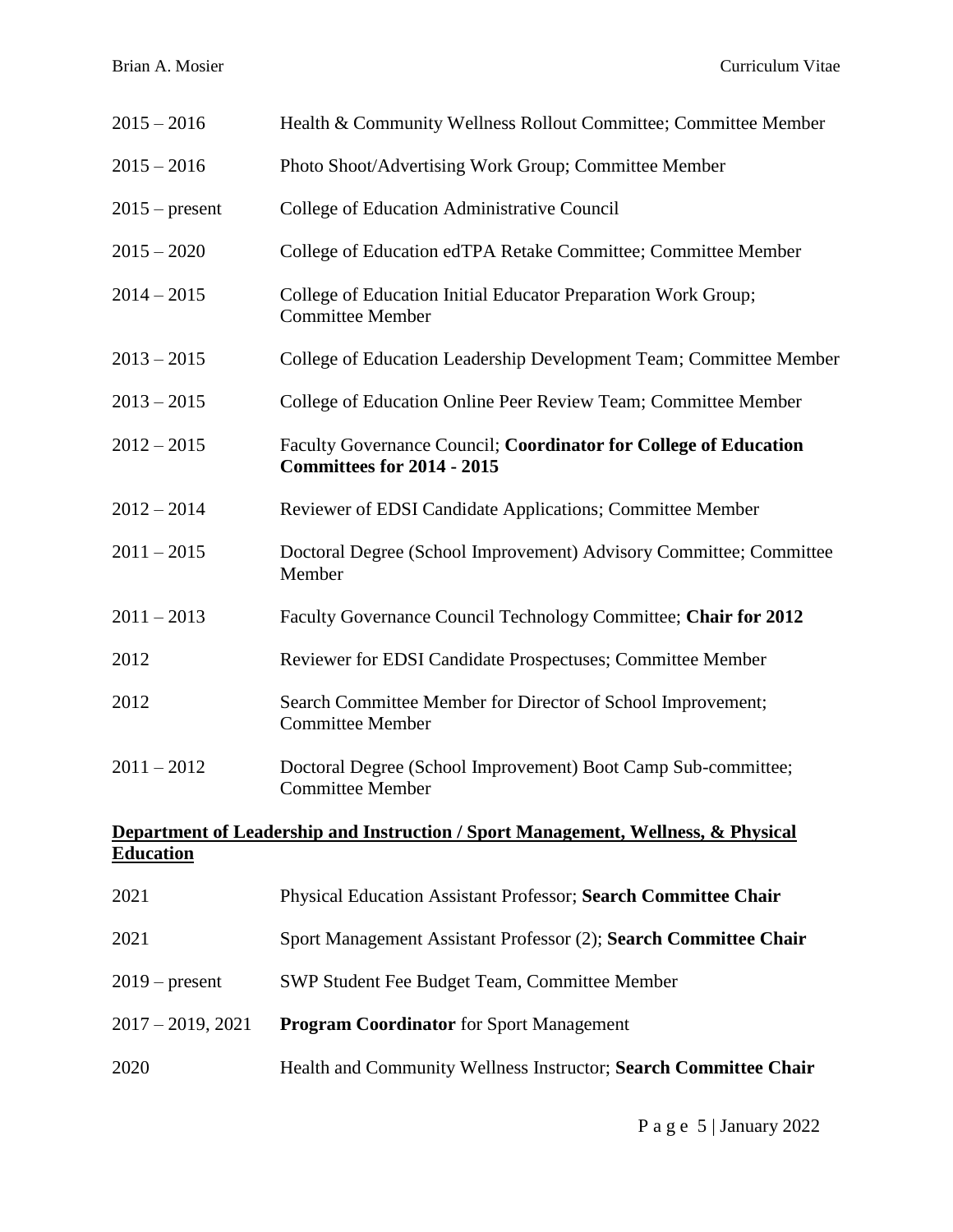Brian A. Mosier Curriculum Vitae

| $2017 - 2019$                      | Development Team; Committee Member                                                                                                          |
|------------------------------------|---------------------------------------------------------------------------------------------------------------------------------------------|
| $2017 - 2019$                      | Wellness Team; Committee Member                                                                                                             |
| 2017                               | Health and Community Wellness Instructor (Newnan); Search<br><b>Committee Chair</b>                                                         |
| 2017                               | Health and Community Wellness Instructors (two positions); Search<br><b>Committee Chair</b>                                                 |
| 2016                               | UTeach Clinical Instructor (two positions); Search Committee Chair                                                                          |
| $2015$ – present                   | <b>Program Coordinator</b> for Health and Physical Education                                                                                |
| 2015                               | Health and Physical Education Instructor; Search Committee Chair                                                                            |
| $2014 - 2015$                      | <b>Program Coordinator</b> for Personal Wellness and Leisure Activities                                                                     |
| 2014                               | Sport Management Assistant Professor; Search Committee Member                                                                               |
| 2013                               | Sport Management Assistant Professor; Search Committee Member                                                                               |
| $2012 - 2015$                      | Health and Physical Education Coordinator of Carroll County Special<br>Olympics; Committee Member                                           |
| 2012                               | Sport Management Assistant Professor; Search Committee Member                                                                               |
| 2011                               | Sport Management Assistant Professor; Search Committee Member                                                                               |
| 2011                               | Carrollton Elementary Health & Wellness Family Night; Coordinator                                                                           |
| <b>Dissertation Committees (3)</b> |                                                                                                                                             |
| 2016                               | Outside Committee Member; Georgia State University. Candidate:<br>Margaret Trent. Completed July 2016.                                      |
| 2013                               | Dissertation Committee Member, Doctorate of School Improvement; The<br>University of West Georgia. Anne Roycroft. Completed, May 2014.      |
| 2012                               | Dissertation Committee Member, Doctorate of School Improvement; The<br>University of West Georgia. Frances Legagnneur. Completed, May 2013. |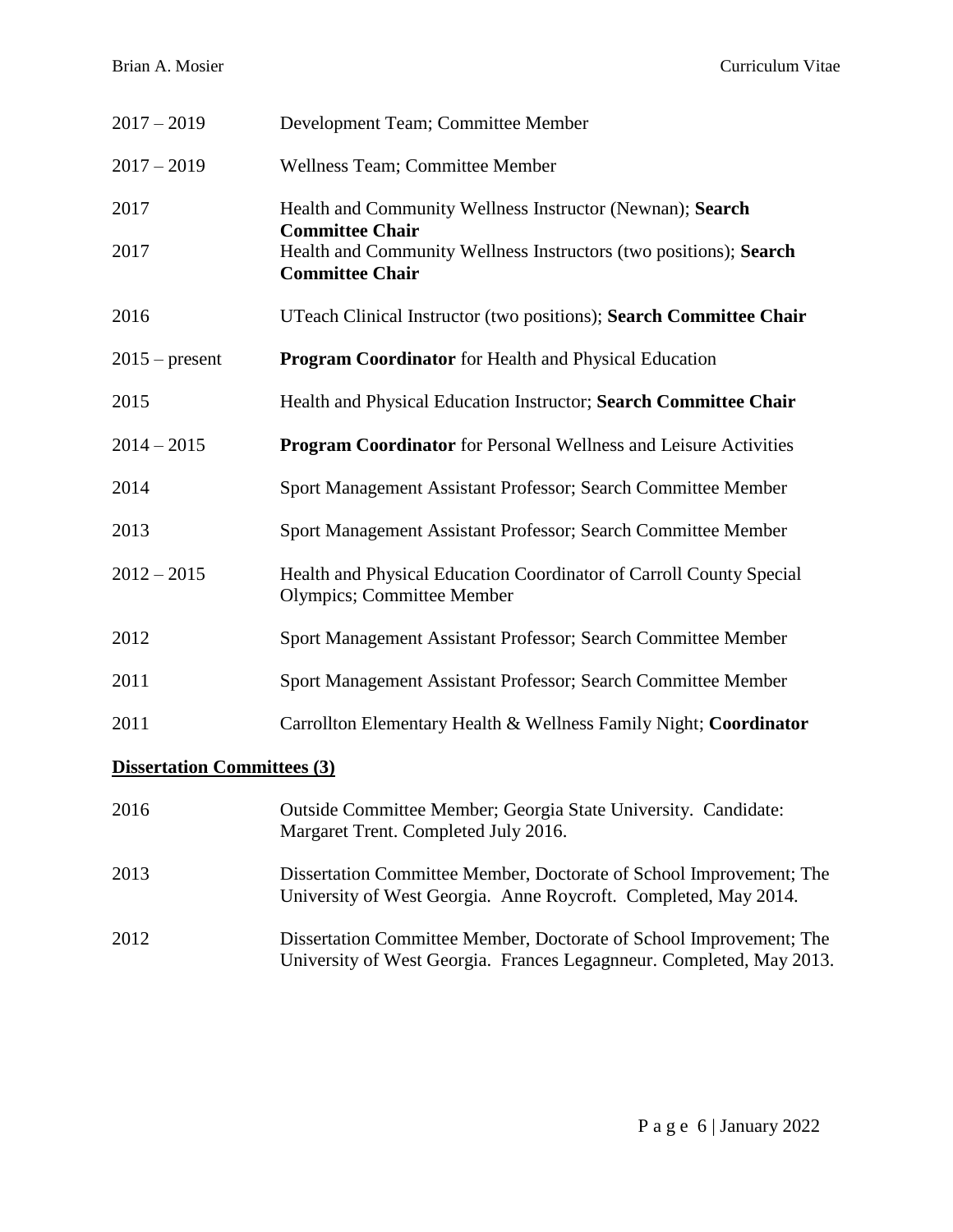# **PROFESSIONAL SERVICE**

# **International/National**

| $2020$ – present | Reviewer for the International Journal of Environmental Research and<br>Public Health – Open Access Journal                                           |
|------------------|-------------------------------------------------------------------------------------------------------------------------------------------------------|
| $2019$ – present | Reviewer for the SHAPE America Research Council for Teaching and<br>Learning abstracts                                                                |
| 2019             | Physical Activity Editor for Physical Best: Physical Education for<br>Lifelong Fitness and Health, Fourth Edition                                     |
| 2017             | Review Panel of Teaching & Learning for the SHAPE America Research<br>Council, SHAPE America Convention, Nashville, TN                                |
| $2016 - 2020$    | Reviewer for <i>European Physical Education Review</i> , SAGE Publishing.                                                                             |
| $2016 - 2020$    | Reviewer for <i>Public Health Reports</i> , U.S. Department of Health and<br><b>Human Services</b>                                                    |
| 2015             | Reviewer for Presidential Youth Fitness Program Online Training                                                                                       |
| $2015 - 2016$    | SHAPE America Task Force for Fitness Assessment, Member                                                                                               |
| $2014$ – present | Column Editor, Journal of Physical Education, Recreation and Dance<br>(JOPERD), Technology Tips                                                       |
| $2013 - 2015$    | Presidential Youth Fitness Program/Physical Best Development Team;<br>Member                                                                          |
| $2012 - 2015$    | National Association for Sport and Physical Education; Presidential Youth<br><b>Fitness Program Steering Committee</b>                                |
| $2011 - 2014$    | National Association for Sport and Physical Education; Physical Best<br>Steering Committee (Chair, 2013)                                              |
| 2012             | National Association for Sport and Physical Education; 2012 Physical<br><b>Education Teacher Education Convention Planning Committee</b>              |
| 2011             | National Association for Sport and Physical Education; Reviewer for the<br>National Football League Network Physical Education Teacher of the<br>Year |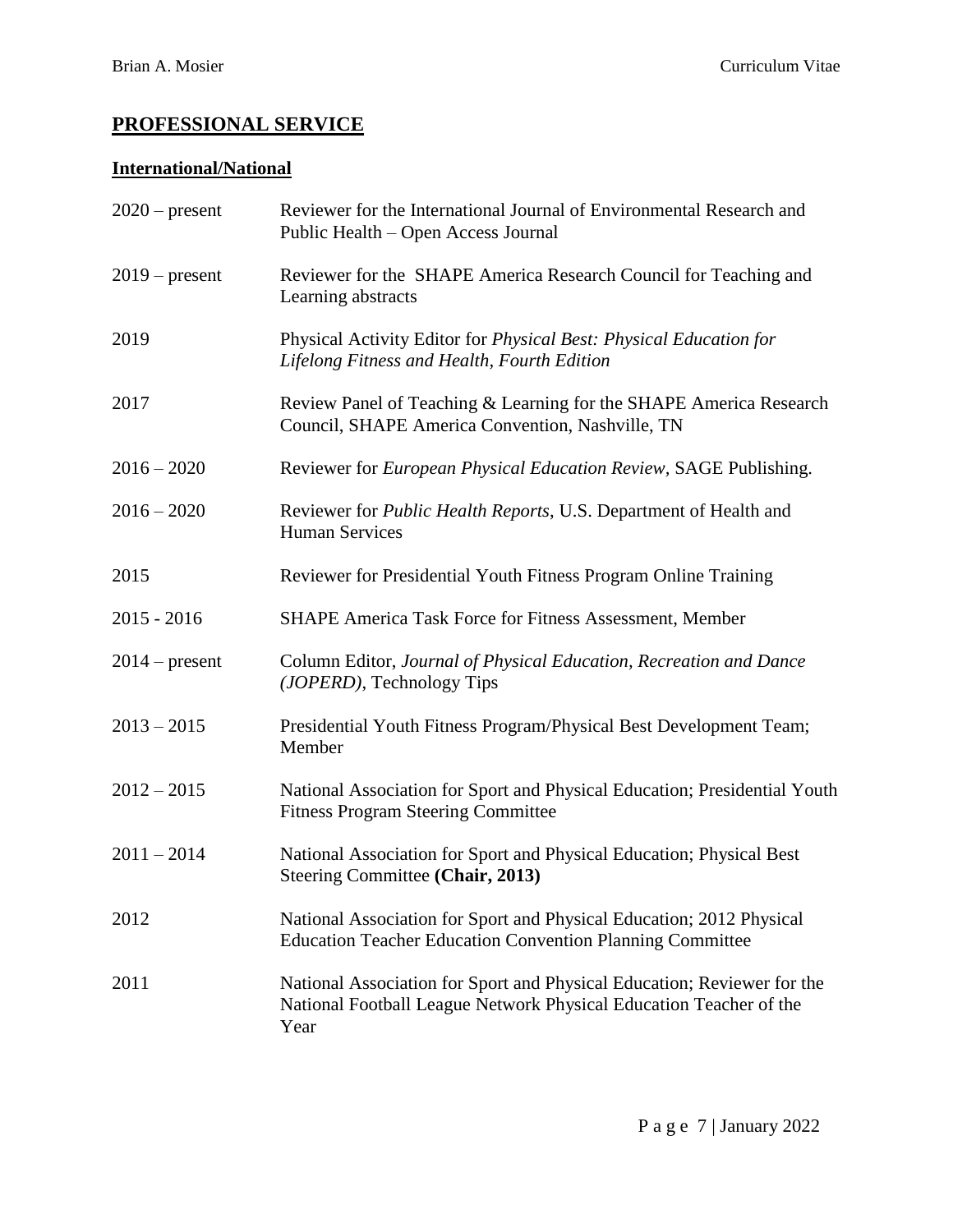# **Regional/State**

| 2018             | Georgia Department of Education Physical Education Georgia Standards<br>of Excellence Academic Committee                                                            |
|------------------|---------------------------------------------------------------------------------------------------------------------------------------------------------------------|
| 2017             | Georgia Association for Health, Physical Education, Recreation, and<br>Dance; Committee for Leadership Development                                                  |
| $2015 - 2021$    | Regional Advisory Committee for Health, Physical Education and<br>Recreation; University System of Georgia; Committee Member                                        |
| $2015 - 2016$    | SHAPE America Southern District Taylor Dodson Award Committee;<br>Member                                                                                            |
| $2014 - 2018$    | Georgia Association for Health, Physical Education, Recreation, and<br>Dance; Ad-Hoc Advocacy Committee                                                             |
| $2013 - 2018$    | Georgia Association for Health, Physical Education, Recreation, and<br>Dance; Editorial Board                                                                       |
| $2013 - 2020$    | Strategic Initiative on Childhood Obesity: Department of Public Health;<br><b>Committee Member</b>                                                                  |
| $2012 - 2013$    | Georgia Association for Health, Physical Education, Recreation, and<br>Dance; Manager for state convention                                                          |
| $2011$ – present | Georgia Department of Education State Physical Activity/Physical<br><b>Education</b> ; Committee Member                                                             |
| $2010 - 2016$    | Georgia Association for Health, Physical Education, Recreation, and<br><b>Dance</b> ; State Fitness Coordinator                                                     |
| $2011 - 2012$    | Georgia Association for Health, Physical Education, Recreation, and<br>Dance; Ad-Hoc FITNESSGRAM Committee                                                          |
| 2010             | Florida Association for Health, Physical Education, Recreation, Dance,<br>and Sport; Educational Leadership Awards Committee                                        |
| 2008             | The Southern District of the American Alliance for Health, Physical<br>Education, Recreation, Dance, and Sport; High School Teacher of the<br><b>Year Committee</b> |
| 2008             | Florida Department of Education; Physical Education and Health Course<br><b>Revision Committee</b>                                                                  |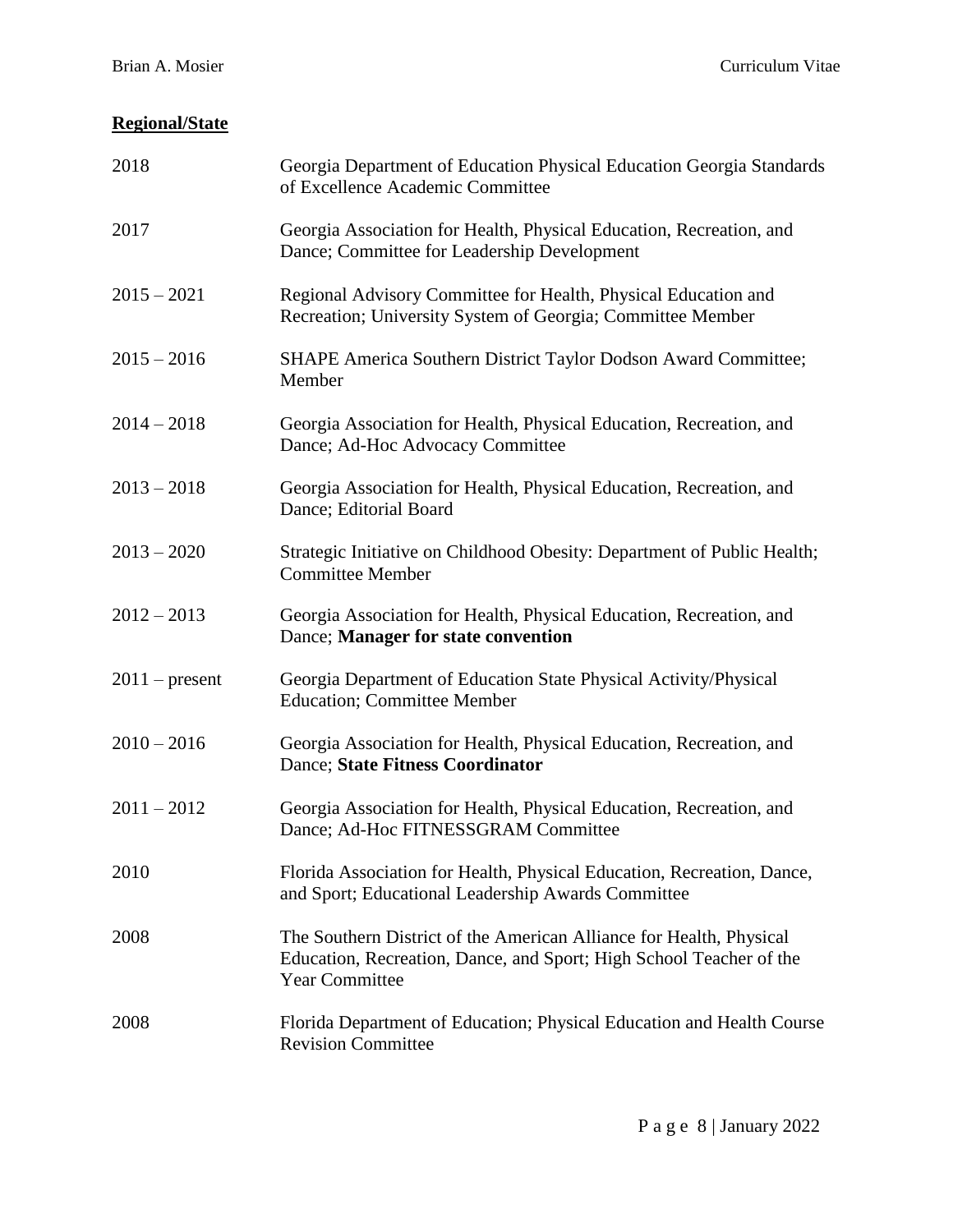| 2001, 2008    | Florida Department of Education; Florida Teacher Certification Exam Test<br><b>Development Committee (Physical Education)</b> |
|---------------|-------------------------------------------------------------------------------------------------------------------------------|
| <b>Local</b>  |                                                                                                                               |
| $2016 - 2020$ | Healthy, Safe and Active Communities Committee for the Tanner Health<br>Systems Get Healthy, Live Well Coalition; Co-Chair    |
| $2016 - 2020$ | Tanner Health Systems School Physical Activity Committee; Chair                                                               |
| $2015 - 2016$ | Tanner Medical Safe Routes to School; Task Force                                                                              |
| 2015          | <b>AdvanceED Panel Discussant for Carrollton City Schools</b>                                                                 |
| $2013 - 2019$ | Carrollton City Schools Wellness Advisory Board; Member                                                                       |
| $2012 - 2016$ | Tanner Medical Center Get Healthy Live Well; Leadership Team (Chair<br>of the Youth Wellness Task Force)                      |

# **PROFESSIONAL GROWTH & DEVELOPMENT**

# **Current Memberships and Certifications**

| 2016             | enCore Operator Training for IDXA                                                                                            |
|------------------|------------------------------------------------------------------------------------------------------------------------------|
| 2014             | Quality Matters Program: Applying the QM Rubric                                                                              |
| 2014             | <b>Quality Matters Program: Designing Your Online Course</b>                                                                 |
| $2014$ – present | Power Up for 30 Trainer; HealthMPowers                                                                                       |
| $2013 - 2018$    | Presidential Youth Fitness Program Master Trainer; American Alliance for<br>Health, Physical Education, Recreation and Dance |
| $2012$ – present | Collaborative Institutional Training Initiative Certification; University of<br>West Georgia                                 |
| $2011$ – present | Georgia SHAPE/FITNESSGRAM Trainer; Georgia Department of Health<br>and Physical Education                                    |
| $2010$ – present | Georgia Association for Health, Physical Education, Recreation and<br>Dance; member                                          |
| $2005$ – present | American Alliance for Health, Physical Education, Recreation and Dance;<br>member (SHAPE America)                            |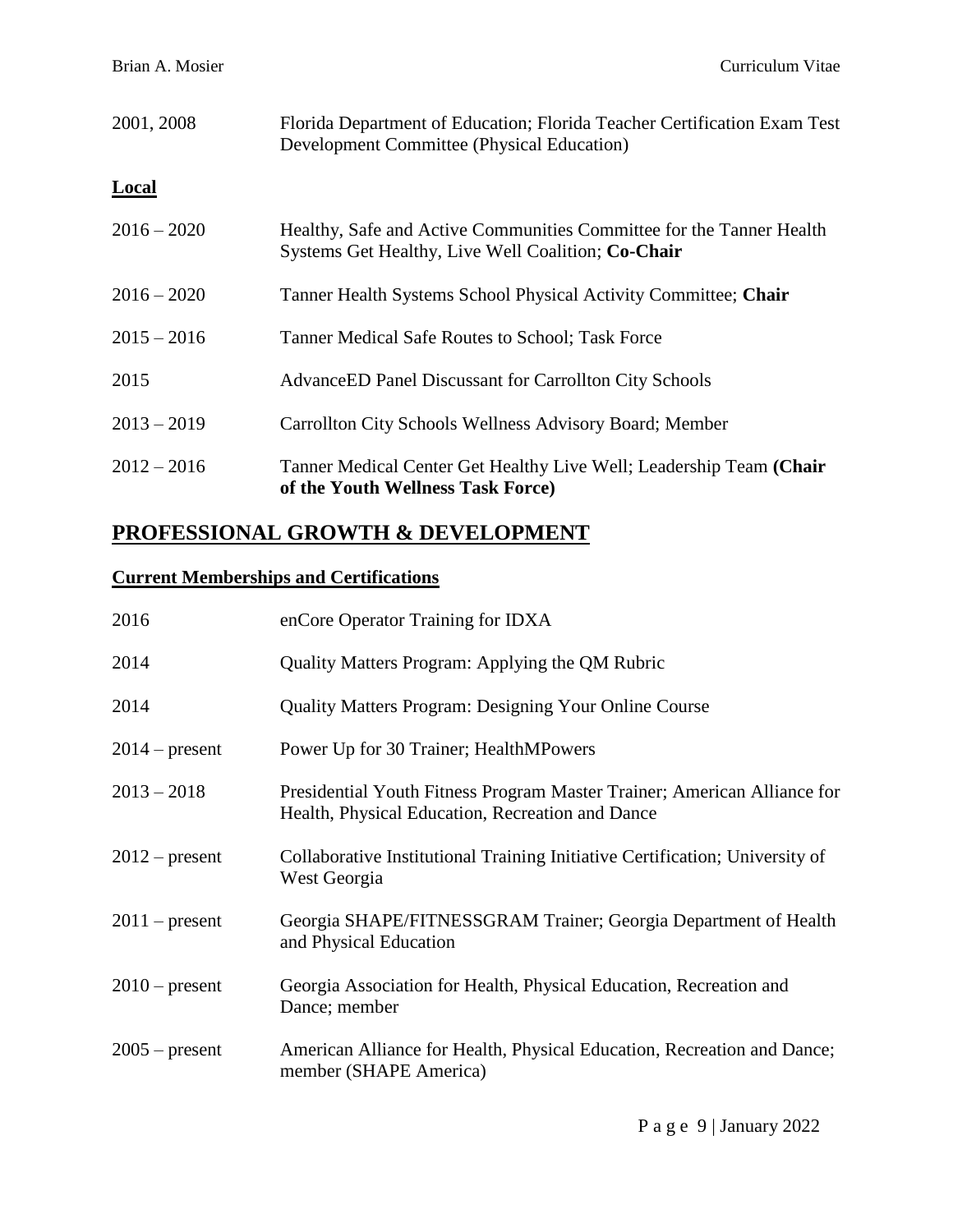| $1998 - 2013$                      | Certified K-12 Physical Education Teacher; Florida                                                                                                                                                                                                 |  |
|------------------------------------|----------------------------------------------------------------------------------------------------------------------------------------------------------------------------------------------------------------------------------------------------|--|
|                                    | <b>Non-Current Memberships and Certifications</b>                                                                                                                                                                                                  |  |
| $2012 - 2014$                      | Certified Online Course Instructor; University of West Georgia                                                                                                                                                                                     |  |
| $2011 - 2012$                      | American Educational Research Association; member                                                                                                                                                                                                  |  |
| $2011 - 2012$                      | Association of Teacher Educator; member                                                                                                                                                                                                            |  |
| $2009 - 2016$<br>$2007 - 2008$     | Physical Best Health Fitness Specialist Instructor; American Alliance for<br>Health, Physical Education, Recreation and Dance (SHAPE America)<br>Physical Best Health Fitness Specialist; National Association for Sport<br>and Physical Education |  |
| $2005 - 2010$                      | Florida Association for Health, Physical Education, Recreation, Dance,<br>and Sport; member                                                                                                                                                        |  |
| $1994 - 2001$                      | United States of America Gymnastics; professional member                                                                                                                                                                                           |  |
| <b>Recognition and Awards (11)</b> |                                                                                                                                                                                                                                                    |  |
| 2020                               | <b>Recipient</b> of the Adult Learners & Military Friendly Faculty Award from<br>the Center for Adult Learners & Veterans at University of West Georgia.                                                                                           |  |
| 2018                               | <b>Recipient</b> of the <i>Above &amp; Beyond Award</i> from the Risk Management<br>Environmental Health and Safety Division at University of West Georgia.                                                                                        |  |
| 2018                               | <b>Recipient</b> of the UWG Program of the Year Award from the Academic<br>Affairs Division at University of West Georgia; Sport Management<br>Program.                                                                                            |  |
| 2018                               | Recipient of the UWG Program of the Year Award from the College of<br>Education at University of West Georgia; Sport Management Program.                                                                                                           |  |
| 2018                               | <b>Recipient</b> of the Robert W. Moore Professional Recognition Award from<br>the Southern District for Health, Physical Education, Recreation, and<br>Dance.                                                                                     |  |
| 2016                               | <b>Recipient</b> of the <i>Leader of the Pack Award</i> from the Tanner Health System<br>for the Get Health, Live Well Childhood Obesity Task Force.                                                                                               |  |
| 2016                               | <b>Recipient</b> of the Best of the West Values and Recognition Award from the<br>University of West Georgia.                                                                                                                                      |  |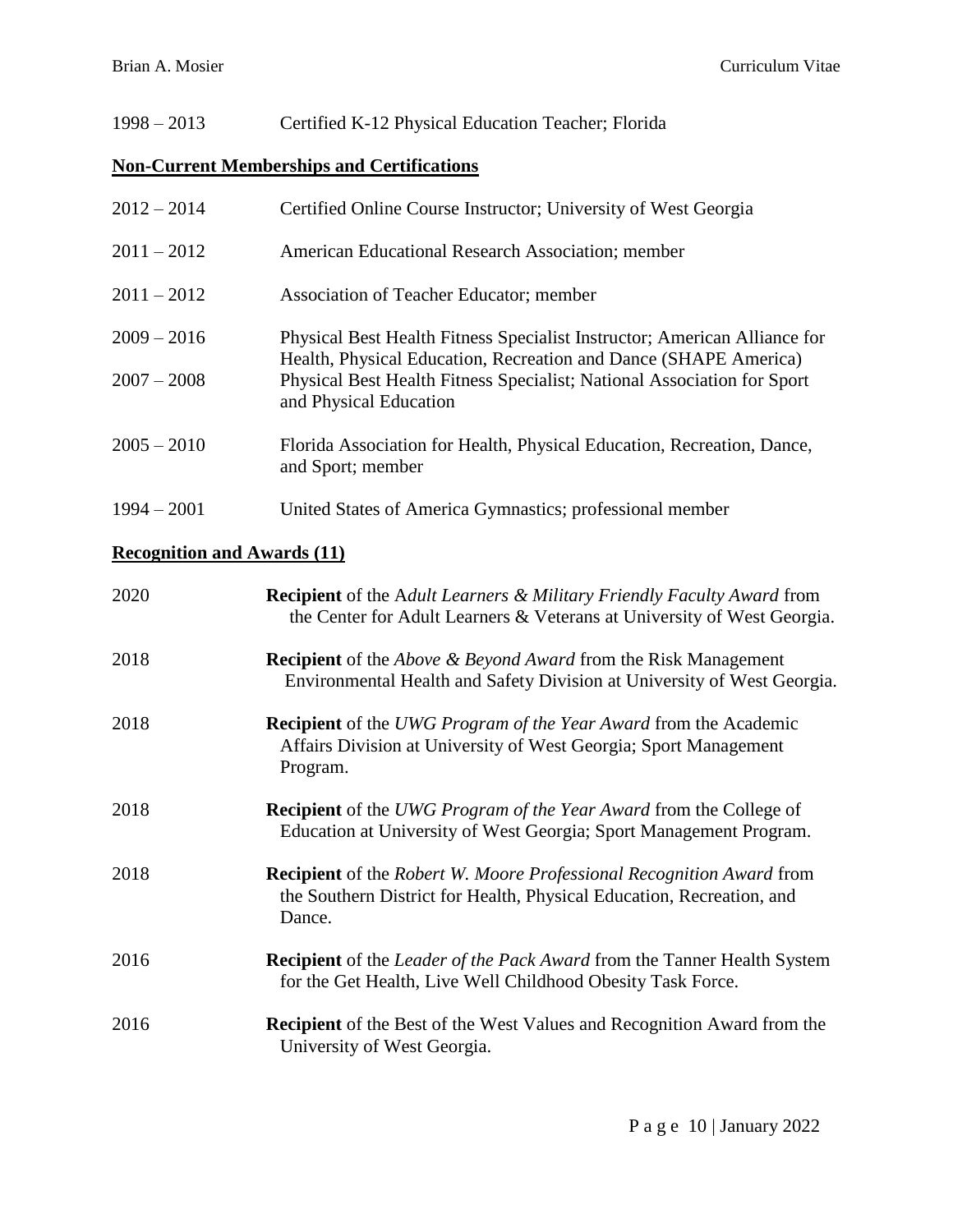| 2015 | <b>Recipient</b> of the <i>Taylor Dodson Young Professional Award</i> from the<br>Southern District for Health, Physical Education, Recreation, and Dance.                               |
|------|------------------------------------------------------------------------------------------------------------------------------------------------------------------------------------------|
| 2015 | <b>Recipient</b> of the College University Physical Education Teacher of the Year<br><i>Award</i> from the Georgia Association for Health, Physical Education,<br>Recreation, and Dance. |
| 2015 | Nominee for the <i>Outstanding Get Healthy Live Well Volunteer Award</i> by<br>Tanner Health System.                                                                                     |
| 2013 | <b>Faces of University of West Georgia</b> in the Perspective online magazine.                                                                                                           |
| 2012 | <b>Recipient</b> of the <i>Young Scholar Award</i> from the Georgia Association for<br>Health, Physical Education, Recreation, and Dance.                                                |
| 2011 | Nominee for the College of Education Faculty Award from the College of<br>Education at the University of West Georgia, not awarded.                                                      |
| 2011 | <b>Online Faculty Spotlight</b> in the University of West Georgia Online<br>Newsletter.                                                                                                  |

# **External Funding (3 funded)**

- 2018: Girls Empowered to Move and Play Sports for Arthur Blank Foundation. Not Awarded, \$20,623.
- 2017: Get Fruved Mini Grant for University of Tennessee; Project Co-lead. **Awarded \$3,000.**

2016: Presidential Youth Fitness Program Online Training from the National Foundation on Fitness, Sports & Nutrition.; In conjunction with Debbie Kibbie from Georgia State University. Not Awarded, \$100,000

2013 – 2014: Georgia Department of Public Health SHAPE Planning Grant, *Improving recess through use of best practice;* Project Lead. In conjunction with Carrollton City Schools. **Awarded, \$3,000.**

2013: AAHPERD Research Consortium Physical Best Grant, *The Effectiveness of Physical Best Activities on Student Learning Outcomes;* Principal Investigator. In conjunction with Shannon Williams. Not Awarded, \$5,000.

2012: AAHPERD Research Consortium Grant for Early Career Investigators, *Evaluation of Physical Best Implementation*; Principal Investigator. In conjunction with Shannon Williams, Georgia State University. Not awarded, \$5,000.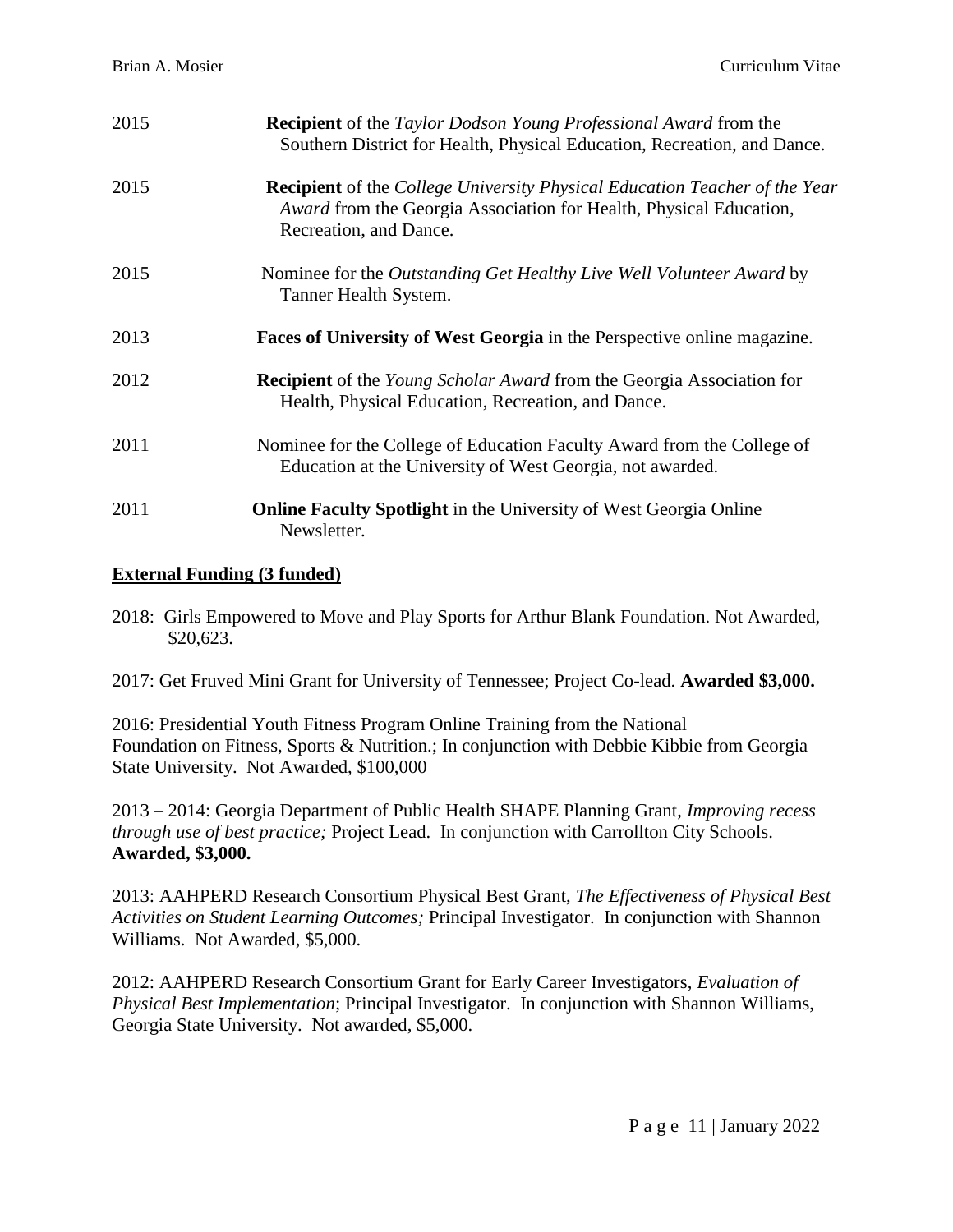2012: Teacher Quality Grant, *Teaching Middle School Science through Sport*. In conjunction with Deb Bainer Jenkins (Principal Investigator), Julie Talbot, Jeff Johnson, and Brent Heidorn, University of West Georgia. **Awarded, \$44,150**.

# **Internal Funding (UWG) (3 funded)**

2022. Technology Fee for finalizing the Creative Content and Live Productions Equipment. **Awarded, \$17,817.70.**

2019: Technology Fee for finalizing the content manager system for chromebook capability. **Awarded, \$63,200.88.**

2018: Community Engagement Project (Power up for 30) Travel Award**; Awarded, \$1,500.**

#### **International Refereed Publications (2)**

- **<sup>2</sup>**Daum, D., Goad, T. **Mosier, B.**, & Killian, C. (2021). Toward Quality Online Physical Education: Research Questions and Future Directions. *International Journal of Kinesiology. in Higher Education,* DOI: <https://doi.org/10.1080/24711616.2021.1930295>
- **<sup>1</sup>**Butts, F., Heidorn, B., & **Mosier, B.** (2013). Comparing Student Engagement in Online and Face-to-Face Instruction in Health and Physical Education Teacher Preparation. *Journal of Education and Learning, 2(2).*

#### **National and Regional Refereed Publications (15)**

- **<sup>15</sup>** Brooks, C., Stoepker, P., Mosier, B., & **Heidorn, B.** (2021). The Development and Delivery of Online Professional Development in Physical Education. *Strategies: A Journal for Physical and Sport Educators, 35*(5), 46-48. DOI: <https://doi.org/10.1080/08924562.2021.1949914>
- **<sup>14</sup>**Brooks, C., **Mosier, B**., Barrett, M. (2020). Teaching from Home? Now What? Preparing Your Online Emergency Teaching Toolkit. *Journal of Physical Education, Recreation & Dance*, 91(6), pp. 46-49, DOI: <https://doi.org/10.1080/07303084.2020.1770523>
- **<sup>13</sup>Mosier, B.** (2020). Practical Tips for Taking Weight on Hands. *Strategies: A Journal for Physical and Sport and Educators,* 33(4), pp. 32-35, DOI: [10.1080/08924562.2020.1764424](https://doi.org/10.1080/08924562.2020.1764424)
- **<sup>12</sup>**Mohr, D., **Mosier, B.**, & Townsend, J. (2020). Power Play: Leveraging Early Role Modeling in PETE to Influence Teacher Candidates. *The Physical Educator,* 77(3), pp. 464-485.
- **<sup>11</sup>**Heidorn, B. & **Mosier, B.** (2019). Differentiation for student learning in physical education. *Strategies: A Journal for Physical and Sport and Educators*, *32*(4), pp 40-44.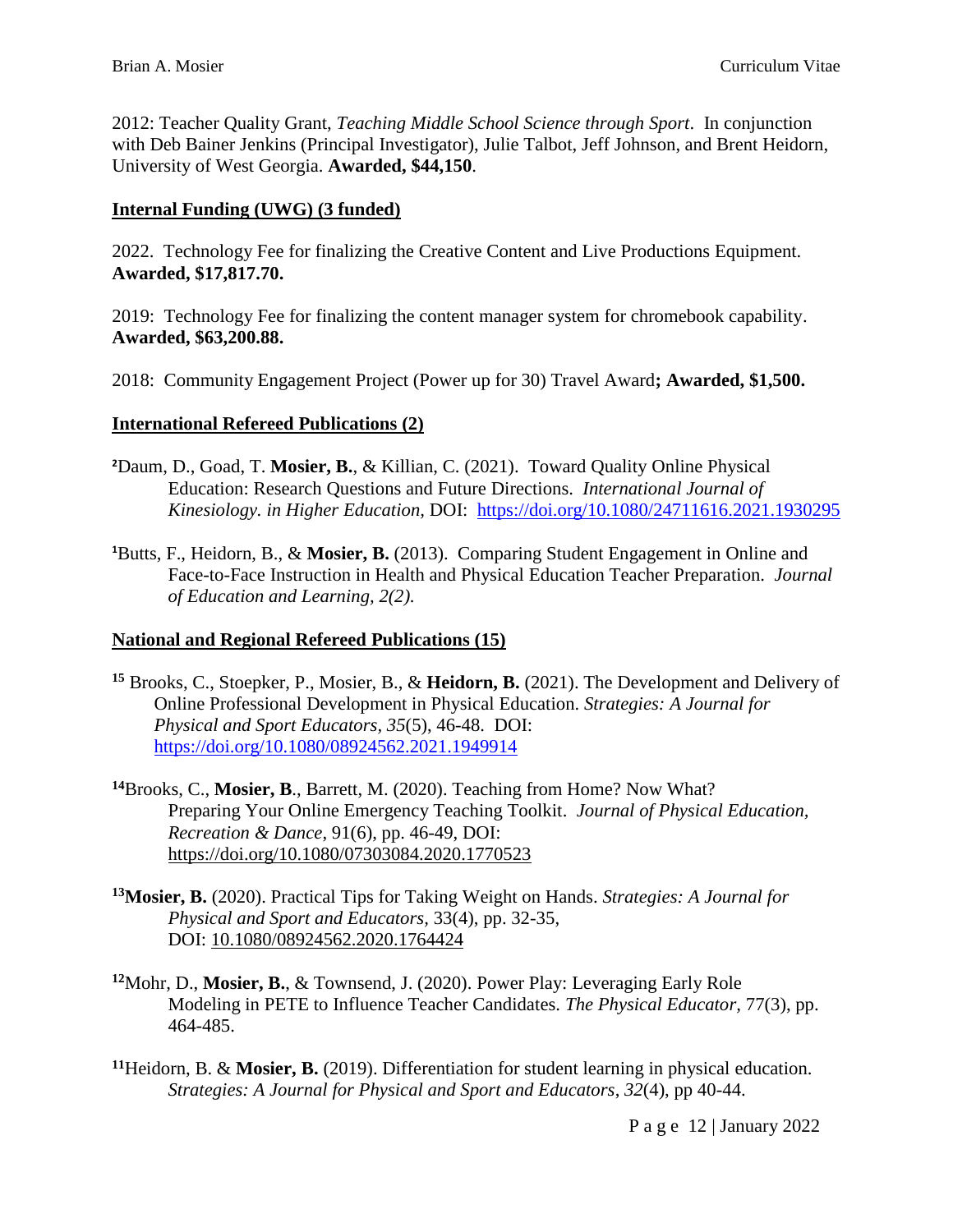- **<sup>10</sup>**Barrett-Williams, S., Franks, P., Kay, C., Meyer, A., Cornett, K., & **Mosier, B.** (2017). Bridging Public Health and Education: Results of a School-Based Physical Activity Program to Increase Student Fitness. *Public Health Reports, 132*(2):81S-87S. doi: 10.1177/0033354917726328.
- <sup>9</sup>Mauch, L., Eklund, N., Greenberg J., Mosier, B., Toth, S., & Carter, M. (August, 2017). Appropriate and Inappropriate Practices Related to Fitness Testing. *Journal of Physical Education, Recreation & Dance, 88:6,* 3-9.
- **<sup>8</sup>**Heidorn, B. **& Mosier, B.** (January, 2017). Integrating CSPAP into PETE Programs: Sharing Insights and Identifying Strategies – Part 1. *The Journal of Health, Physical Education, Recreation, and Dance, 88*(1), 50-56.
- **<sup>7</sup>Mosier, B.**, Heidorn, B, & Johnson, C. (November, 2015). Conducting a Hiring Simulation for Teacher Education Candidates. *Strategies: A Journal for Sport and Physical Educators, 28*(6), 39-41.
- **<sup>6</sup>Mosier, B.** (2014). Infusing physical activity monitoring devices into physical education teacher education programs. *The Journal of Health, Physical Education, Recreation, and Dance, 85*(3), 46-49.
- **<sup>5</sup>**Heidorn, B. & **Mosier, B.** (2013). Standards-Based Instruction in Physical Education. *The North Carolina Journal of Health, Physical Education, Recreation, and Dance, 48*(1), 44- 52.
- **<sup>4</sup>Mosier, B.** & Heidorn, B. (2013). Training Others to Lead Comprehensive School Physical Activity Programs. *Strategies: A Journal for Sport and Physical Educators*, 26(5), 43-45.
- **<sup>3</sup>Mosier, B.** & Lynn, S. (2012). An initial exploration of a virtual personal fitness course. *The Online Journal of Distance Learning Administration, 15* (3), Retrieved from [http://www.westga.edu/~distance/ojdla/fall153/mosier\\_lynn153.html.](http://www.westga.edu/~distance/ojdla/fall153/mosier_lynn153.html)
- **<sup>2</sup>Mosier, B.** (2012). Viewpoint: Virtual physical education: A call for action. *Journal of Physical Education, Recreation, and Dance 83*(3), 6-7,10.
- **<sup>1</sup>Mosier, B.** (2012). FITNESSGRAM administration: Tips for educators. *Strategies: A Journal for Sport and Physical Educators, 25(8),* 6-7.

#### **State Refereed Publications (1)**

**<sup>1</sup>**Bussell, L., **Mosier, B.**, & Clevenger, K. (2013). Celebrating Abilities, Encouraging Awareness. *Georgia Journal of Health, Physical Education, Recreation and Dance Journal, 45*(3), 22-24.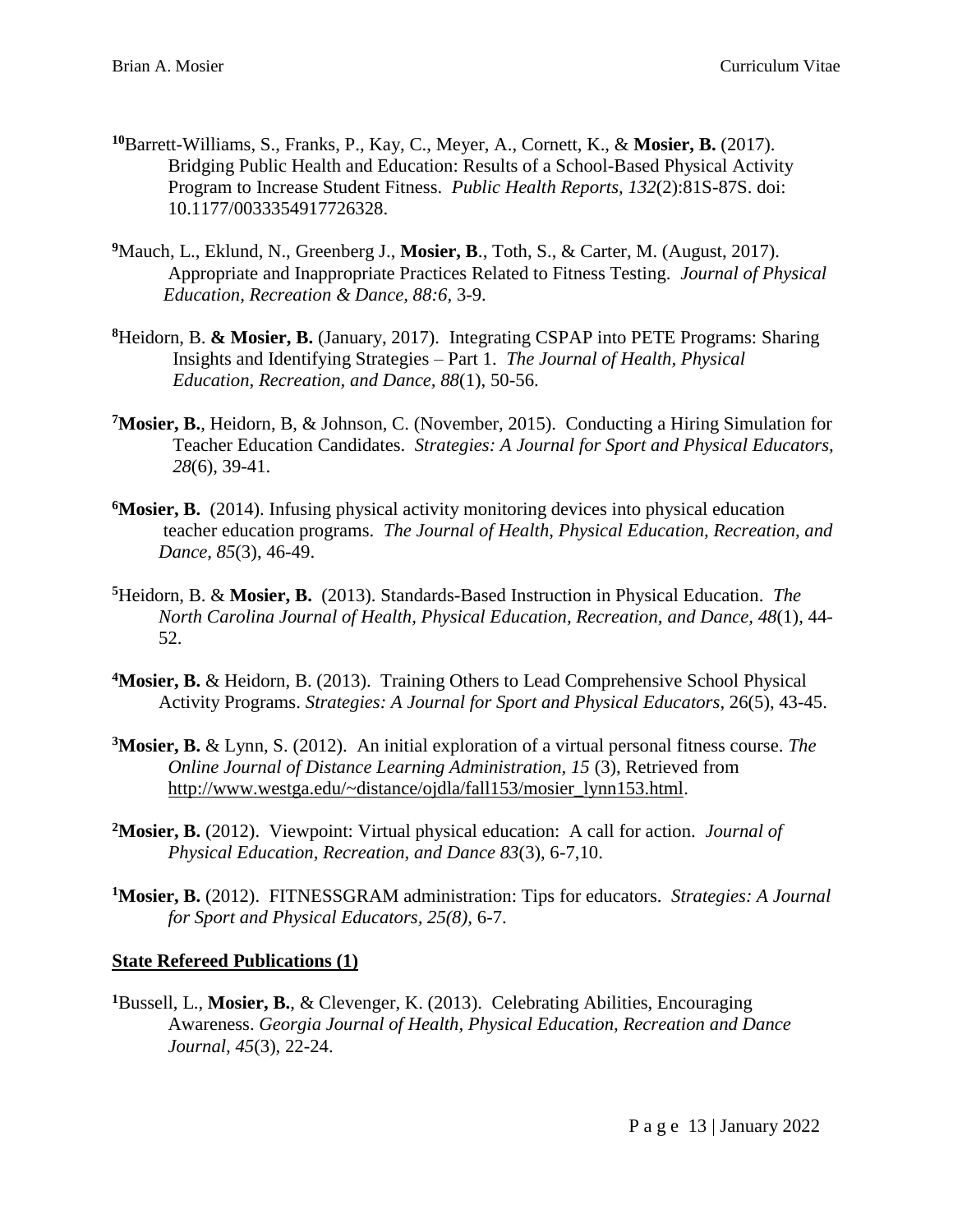#### **Book Chapters (3)**

- **<sup>3</sup>Mosier, B.** (2017). FITNESSGRAM Test Administration Manual, 5th Edition. *Chapter 4: Communicating with Stakeholders.* Champaign, IL: Human Kinetics.
- <sup>2</sup>Mosier, B. (2017). FITNESSGRAM Test Administration Manual, 5<sup>th</sup> Edition. *Chapter 11: Understanding and Using FITNESSGRAM Data.* Champaign, IL: Human Kinetics.
- <sup>1</sup>Mosier, B. (2011). Physical Education for Lifelong Fitness: The Physical Best Teacher's Guide, 3rd Edition. *Chapter 7: Flexibility.* Champaign, IL: Human Kinetics.

#### **Abstract Publications (4)**

- **<sup>4</sup>**Williams, S., Franks, P., Kay, C., Meyer, A, Cornett, K., & **Mosier, B.** (2015) Bridging public health and education: Power Up for 30 Formative evaluation results. Georgia SHAPE Symposium. Athens, GA.
- **<sup>3</sup>**Mosier, B., & Heidorn, B. (2014). Preparing physical education teacher education students for the interview process. *Research Quarterly for Exercise and Sport, 85*, 1. Retrieved from <http://search.proquest.com/docview/1621833067?accountid=15017>
- **<sup>2</sup>**Heidorn, B., Jenkins, D., **Mosier, B.**, & Harvey, R. (2012). Comparing the feedback, time, and cost of traditional and video-based supervision of student teachers. *Research Quarterly for Exercise and Sport – Supplement, 83* (1), pp. 10A-96A.
- <sup>1</sup>Mosier, **B.** (2008). Physical activity patterns of PETE majors: Do they walk the talk? [Review of the article in *The Physical Educator*]. *Retrieval and Review, Journal of Teaching in Physical Education, 27*(2), 257-258.

#### **Other Published Works (4)**

- **<sup>4</sup>Mosier, B.** & Williams, S. (2014) Georgia Fitnessgram Training Manual for Secondary Teachers. *Manual for the Georgia Departments of Health and Education*.
- **<sup>3</sup>**Kay, C., Franks, P., & **Mosier, B.** (2014). Power Up For 30! Training Manual. *Manual for the Georgia Department of Health and Georgia Department of Education*.
- <sup>2</sup>Mosier, B. (2012). Parent Resource Guide: Presidential Youth Fitness Program. Retrieved from: <http://www.pyfp.org/doc/parent-guide.pdf>
- **<sup>1</sup>**Bourneuf, V., **Mosier, B.,** Phillips, D., Cox L., Smith L., & Violet W. (2011). Wayout: WAY into your Out-of-School Setting. Atlanta, GA: i4learning.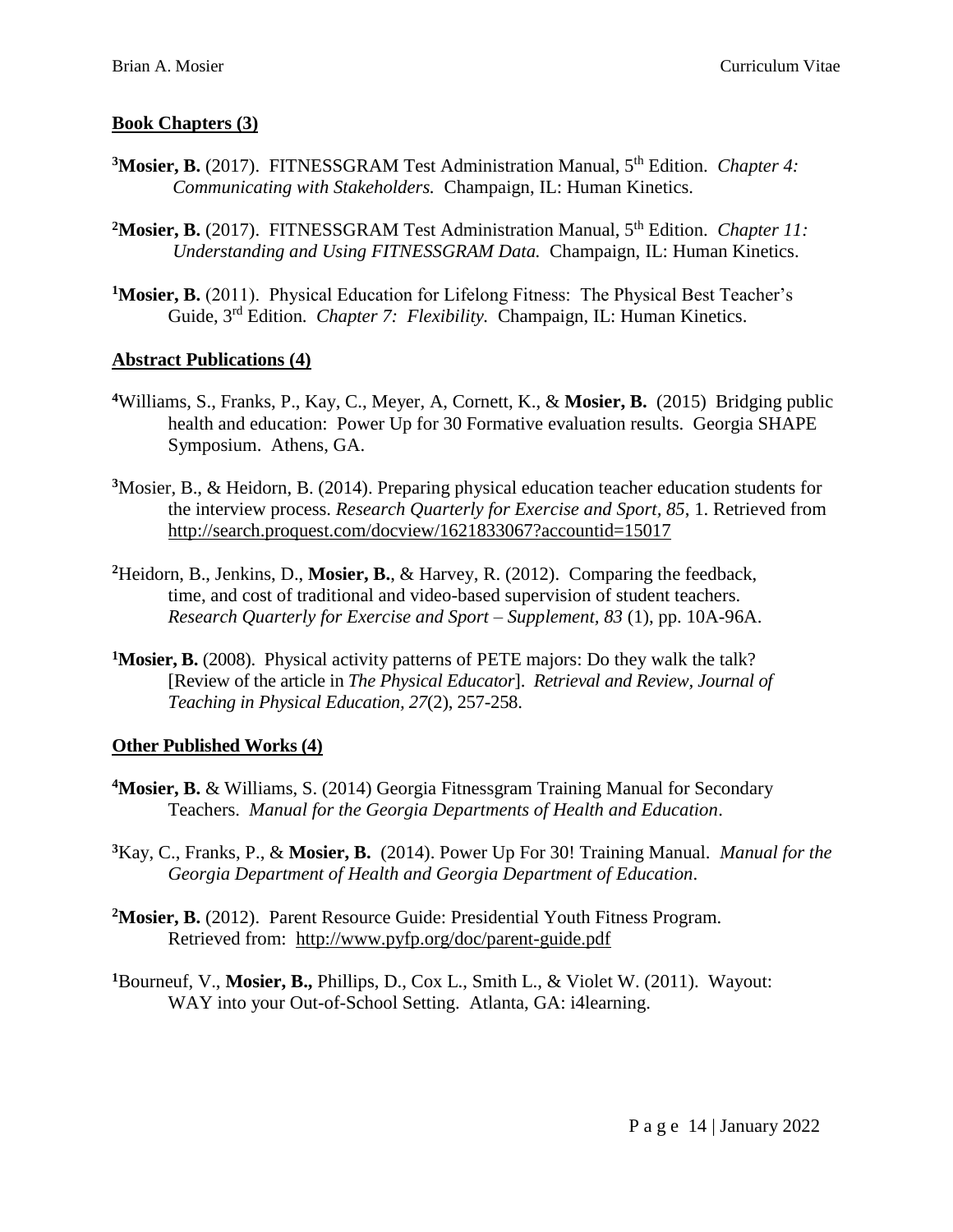# **National Presentations (26)**

- **<sup>26</sup>**Heidorn, B**.** & **Mosier, B**. (2018, October). University of West Georgia. In Webster, C.(Chair), Assessing PETE Training in Whole of School Approaches (WOS) session conducted at the PETE& HETE, Salt Lake City, UT.
- **<sup>25</sup>**Mohr, D., Townsend, S., and & **Mosier, B**. (2018, October).Power Play: Leveraging Early Role Modeling to Influence Teacher Candidates session conducted at the PETE& HETE, Salt Lake City, UT.
- **<sup>25</sup>**Merrem, A., Curtner-Smith, M., **Mosier, B**., Templin, T., Woods, A., Hemphill, M., Richards, A., & Rhoades, J. (2018, October). Mentoring in PETE: Perspectives from Junior and Senior Faculty Members session conducted at the PETE& HETE, Salt Lake City, UT.
- **<sup>23</sup>Mosier, B**, Heidorn, J., Kay, C., & Vall, E. (2017, March). CSPAP is Taking Shape Across the Nation in Schools. Workshop session conducted at the annual meeting of the Society of Health and Physical Educators America, Boston, MA.
- **<sup>22</sup>**Heidorn, B. & **Mosier, B.** (2017, January). Overcoming the current trend of declining Enrollment in physical activity programs. Presentation at the annual meeting of the National Association for Kinesiology in Higher Education. Orlando, FL.
- **<sup>21</sup>**Daum, D., **Mosier, B**., Buschner, C., Smith, B., Cain, D., & Witherspoon, L. (March, 2015). Exploration of Online Learning. Presentation at the SHAPE America Convention. Seattle, WA.
- **<sup>20</sup>**Heidorn, B**.** & **Mosier, B**. (2015, March). University of West Georgia. In R. L. Carson (Chair), Integrating CSPAP in PETE programs: Sharing insights and identifying strategies. Workshop session conducted at the annual meeting of the Society of Health and Physical Educators America, Seattle, WA.
- **<sup>19</sup>Mosier, B.** & Braxton, C. (March, 2015). Putting the SHAPE America Legislative Action Center into Action! Presentation at the SHAPE America Convention. Seattle, WA.
- **<sup>18</sup>Mosier, B.** & Heidorn, B. (April, 2014). Preparing PETE Students for the Interview Process. Presentation at the American Alliance of Health, Physical Education, Recreation, and Dance Convention. St. Louis, MO.
- **<sup>17</sup>**Daum, D., Buschner C., **Mosier, B.**, & Smith, B. (April, 2014). Challenges in PETE: Secondary Online Physical Education. Presentation at the American Alliance of Health, Physical Education, Recreation, and Dance Convention. St. Louis, MO.
- **<sup>16</sup>Mosier, B.**, Mohr. D, & Townsend, S. (April, 2014). "Grade A" PE: An Exemplary Foundational Experience for PETE Majors. Presentation at the American Alliance of Health, Physical Education, Recreation, and Dance Convention. St. Louis, MO.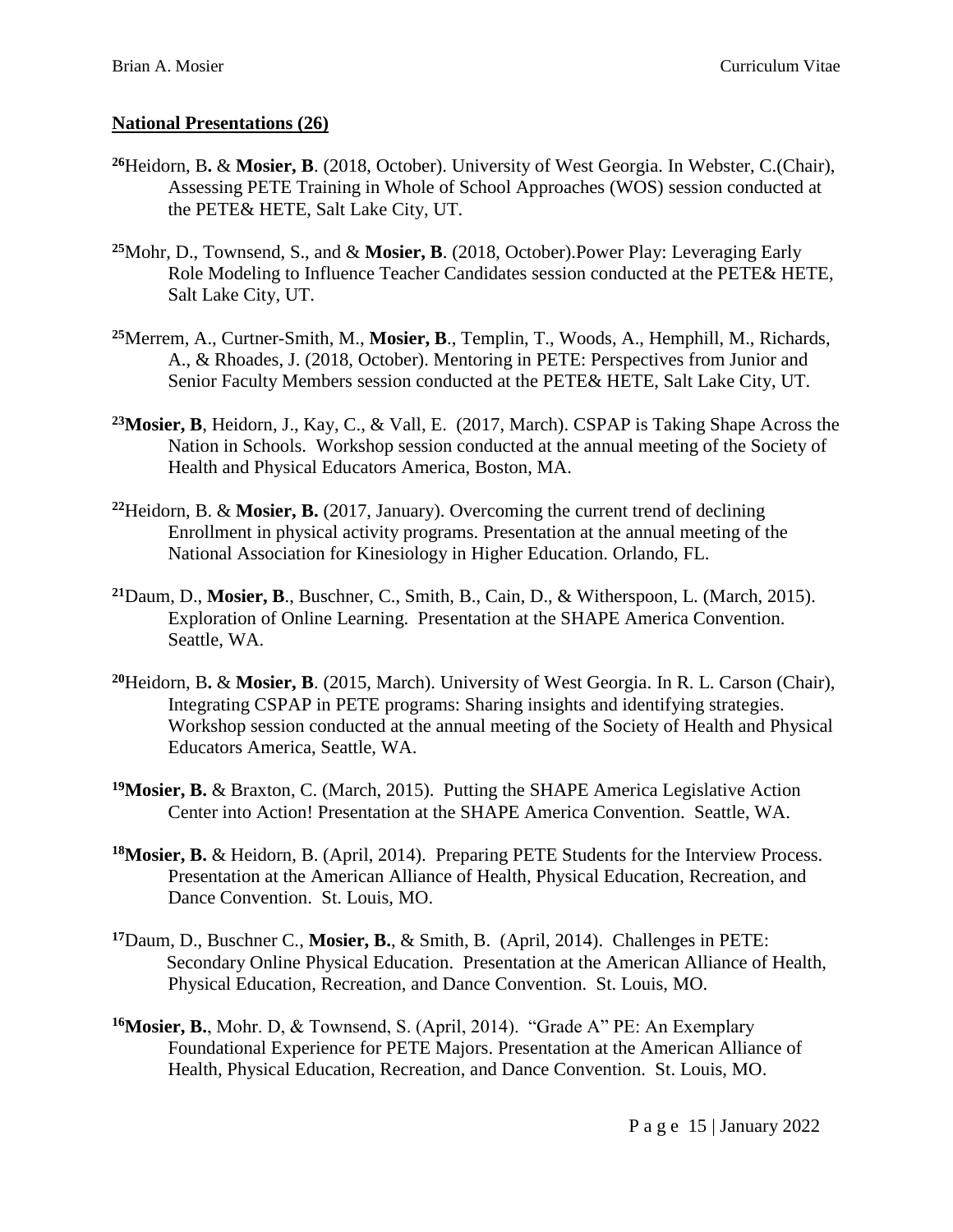- **<sup>15</sup>**Carson, R., Woods, A., **Mosier, B**., Schoenstedt, L., Watson, D., & Culp, B. (October, 2012). Physical Education and Physical Activity: Growing Divide or Tallying Cry? Presentation at the Physical Education Teacher Education Conference for the National Association for Sport and Physical Education, Las Vegas, NV.
- **<sup>14</sup>**Heidorn, B., Jenkins, D., **Mosier, B.,** Harvey, R. (April, 2012). Comparing the Feedback, Time, and Cost of Traditional and Video-based Supervision of Student Teachers. Presentation at the annual meeting of the American Educational Research Association. Vancouver. British Columbia, Canada.
- **<sup>13</sup>Mosier, B.** & Lynn, S. (March, 2012). An initial exploration of virtual physical education. Presentation at the American Alliance of Health, Physical Education, Recreation, and Dance Convention. Boston, MA.
- **<sup>12</sup>**Heidorn, B., Jenkins, D., **Mosier, B.**, & Harvey R. (March, 2012). A comparison of traditional and video-based supervision of student teachers**.** Presentation at the American Alliance of Health, Physical Education, Recreation, and Dance Convention. Boston, MA.
- **<sup>11</sup>Mosier, B.** (May, 2011). An initial exploration of virtual physical education. Presentation at the Distance Learning Administration Conference. Savannah, GA.
- **<sup>10</sup>**Heidorn. B., Jenkins, D., Harvey, R., & **Mosier, B. (**April, 2011). The effectiveness of using paired placements for student teaching. Presentation at the American Alliance of Health, Physical Education, Recreation, and Dance Convention. San Diego, CA.
- <sup>9</sup>Heidorn, B., Jenkins, D., Mosier, B., & Harvey R. (April, 2011). Using technology to supervise student teachers. Presentation at the American Alliance of Health, Physical Education, Recreation, and Dance Convention. San Diego, CA.
- **8** Johnson, J., Heidorn, B., Harvey, R., & **Mosier, B.** (April, 2011).An accountability measure for physical activity with physical education majors. Presentation at the American Alliance of Health, Physical Education, Recreation, and Dance Convention. San Diego, CA.
- **<sup>7</sup>Mosier, B**. & Lynn, S. (April, 2011). A comparison of completers and noncompleters in online high school physical education. Paper presented at the annual meeting of the American Educational Research Association, New Orleans, LA.
- **<sup>6</sup>**Heidorn, B., Harvey, R., & **Mosier, B.** (April, 2011). A comparison of alternative approaches to student teacher supervision. Paper presented at the annual meeting of the American Educational Research Association. New Orleans, LA.
- **<sup>5</sup>**Heidorn, B., **Mosier, B.,** & Koch, J**.** (February, 2011). Comprehensive School-based Physical Activity Programs. Presentation at the Association of Teacher Educators annual conference. Orlando, FL.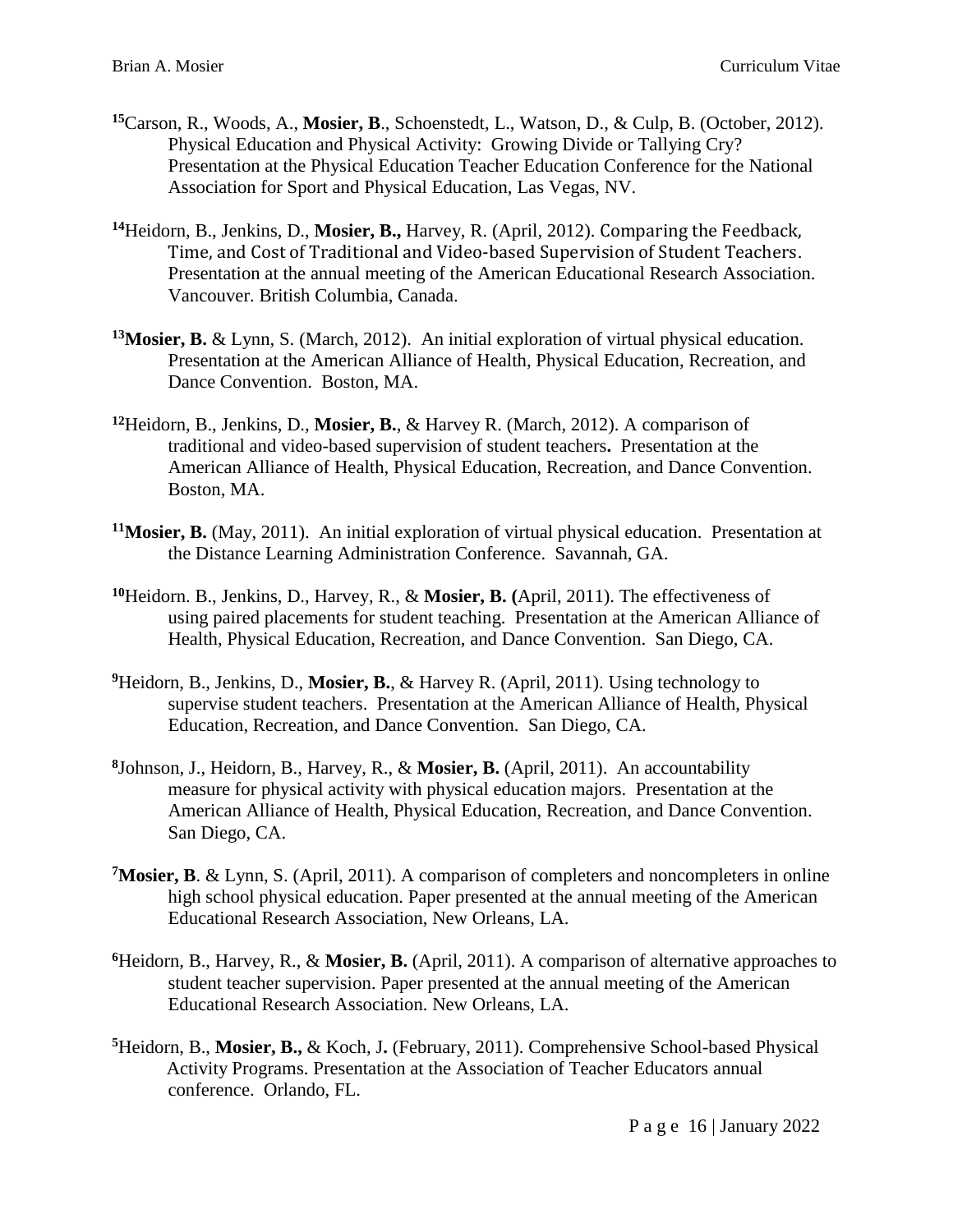- **<sup>4</sup>**Daum, D., Buschner, C., & **Mosier, B.** (March, 2010). A practical approach to online physical education. Presentation at the Physical Education Teacher Education Convention. Indianapolis, IN.
- **<sup>3</sup>Mosier, B.** (October, 2009). What is going on in K-12 online physical education? Presentation at the National Association of Sport and Physical Education (NASPE) Physical Education Teacher Education Convention. Myrtle Beach, SC.
- **<sup>2</sup>Mosier, B.** (October, 2009). A descriptive study of FLVS's Personal Fitness course. Poster presentation at the National Association of Sport and Physical Education (NASPE) Physical Education Teacher Education Convention. Myrtle Beach, SC.
- <sup>1</sup>Mosier, B., Lynn, S., Leech, J. (April, 2009). Getting middle school students excited about gymnastics. Poster Presentation at the American Alliance for Health, Physical Education, Recreation, Dance, Convention. Tampa, FL.

# **Regional and State Presentations (30)**

- **<sup>30</sup>Mosier, B.,** Huyke, K., & Watts, A. (October, 2019). Teaching student to take weight on hands: Lead ups for handstands and cartwheels. Georgia Association for Health, Physical Education, Recreation, and Dance. Athens, GA.
- **<sup>29</sup>**Merrem, A. & **Mosier, B.** (July, 2018). Turning Toward Mental Well-being. Carrollton-Carroll County Education Collaborative Conference. Carrollton, GA.
- **<sup>28</sup>Mosier, B.,** Kay, C., & Kibbie, D. (July, 2017). Healthy Students: A Wellness Divide. Carrollton-Carroll County Education Collaborative Conference. Carrollton, GA.
- **<sup>27</sup>**Heidorn, B., **Mosier, B.**. (October, 2017). Effective Instruction in K-12 Physical Education. Georgia Association for Health, Physical Education, Recreation, and Dance. Athens, GA.
- **<sup>26</sup>**Heidorn, B., **Mosier, B.**, & University of West Georgia Students. (November, 2016). Including Skill Development with Fitness Activities in K-12 Physical Education. Georgia Association for Health, Physical Education, Recreation, and Dance, Savannah, GA **.**
- **<sup>25</sup>Mosier, B.**, Heidorn, J., Kay, C., & Vall, E. (November, 2016). Integrating and Sustaining an Evidenced-based CSPAP Model in Georgia Schools. Georgia Association for Health, Physical Education, Recreation, and Dance, Savannah, GA **.**
- **<sup>24</sup>Mosier, B.**, Heidorn, J., Kay, C., & Vall, E. (November, 2016). Integrating and sustaining an evidence-based CSPAP model in Georgia schools: Power Up for 30. State of Public Health Conference, Athens, GA.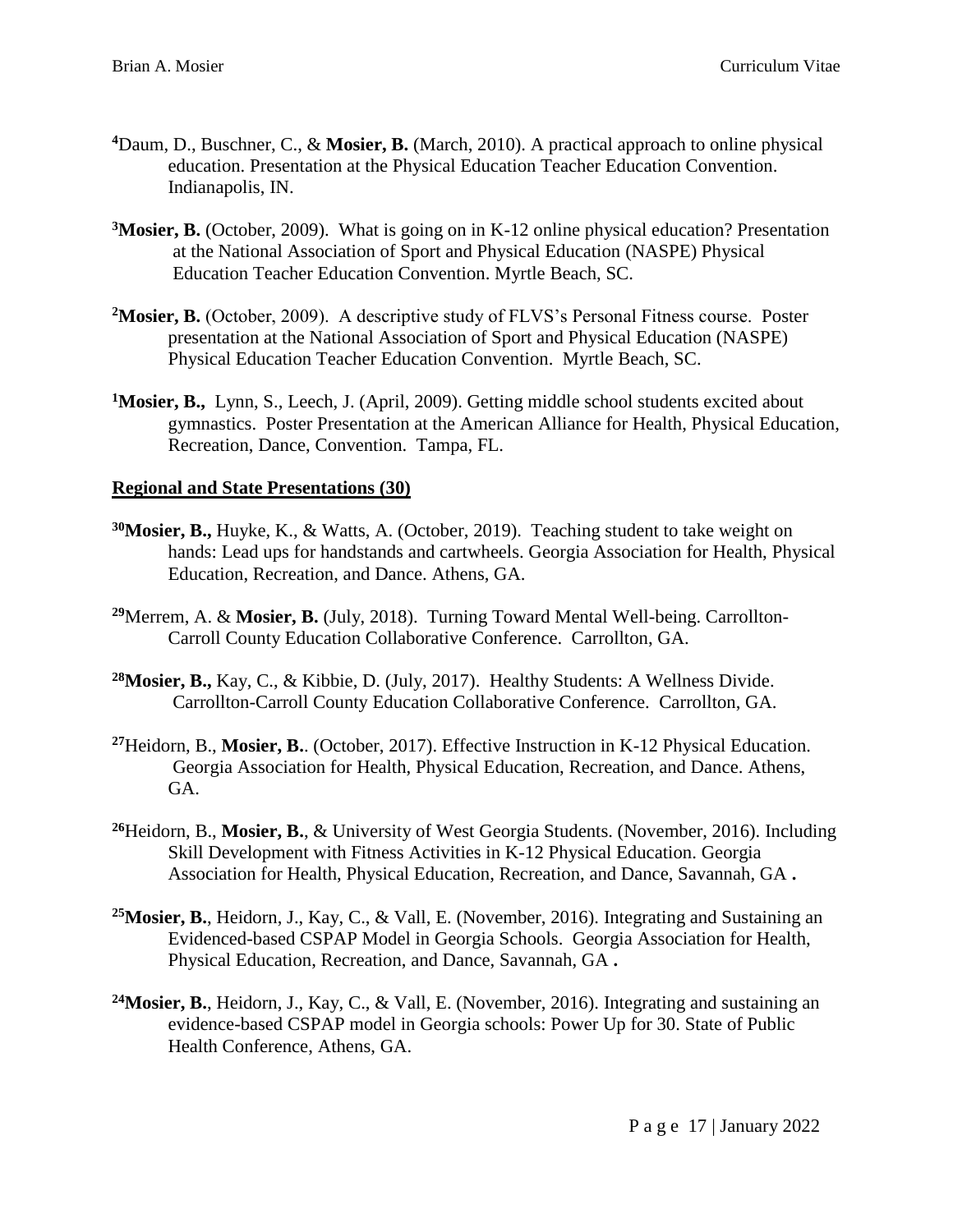- **<sup>23</sup>**Johnson, C., Butler, J., **Mosier, B.,** & Huss, R. (April, 2015). Getting a Foot In the Door: Helping Students "Kick It" During Interviews. Innovations in Pedagogy 2015 Conference. Carrollton, GA.
- **<sup>22</sup>Mosier, B**. (October, 2013). Introduction to the Presidential Youth Fitness Program. Hosted by the Florida Department of Education. Summer Academy, Orlando, FL.
- **<sup>21</sup>Mosier, B.** & Richards, K. (October, 2013). Integrating Technology into PETE using the Jawbone UP Band. Georgia Association for Health, Physical Education, Recreation, and Dance, Marietta, GA.
- **<sup>20</sup>**Heidorn, B., **Mosier, B.**, & Jenkins, D. (January, 2013). When Sport and Science Meet: Strategies for Academic Integration: Part 1. Share the Wealth Elementary, Middle, & High School Physical Education Conference, Jekyll Island, GA.
- **<sup>19</sup>**Heidorn, B., **Mosier, B.**, & Jenkins, D. (January, 2013). When Sport and Science Meet: Strategies for Academic Integration: Part 2. Share the Wealth Elementary, Middle, & High School Physical Education Conference, Jekyll Island, GA.
- **<sup>18</sup>**Williams, S. & **Mosier, B.** (November, 2012). FITNESSGRAM Booster. Georgia Association for Health, Physical Education, Recreation, and Dance, Savannah, GA.
- **<sup>17</sup>**Heidorn, B. & **Mosier, B.** (November, 2012). Effective implementation of a comprehensive school physical activity program (CSPAP): Part I. Georgia Association for Health, Physical Education, Recreation, and Dance, Savannah, GA.
- **<sup>16</sup>Mosier, B**., Heidorn, B. (November, 2012). Effective implementation of a comprehensive school physical activity program (CSPAP): Part II. Georgia Association for Health, Physical Education, Recreation, and Dance, Savannah, GA.
- **<sup>15</sup>Mosier, B.** (October, 2011). Is this really a push-up? Presentation at the Georgia Association of Health, Physical Education, Recreation, and Dance Convention. Marietta, GA.
- **<sup>14</sup>Mosier, B.** & Heidorn, B. (October, 2011). Fitness games in physical education. Presentation at the Georgia Association of Health, Physical Education, Recreation, and Dance Convention. Marietta, GA.
- **<sup>13</sup>Mosier, B.**, Heidorn, B., & UWG students. (October, 2011). What do they really think? Student perspectives of undergraduate PETE programs. Presentation at the Georgia Association of Health, Physical Education, Recreation, and Dance Convention. Marietta, GA.
- **<sup>12</sup>**Heidorn, B., **Mosier, B**., & Lund., L. (October, 2011). NASPE update. Presentation at the Georgia Association of Health, Physical Education, Recreation, and Dance Convention. Marietta, GA.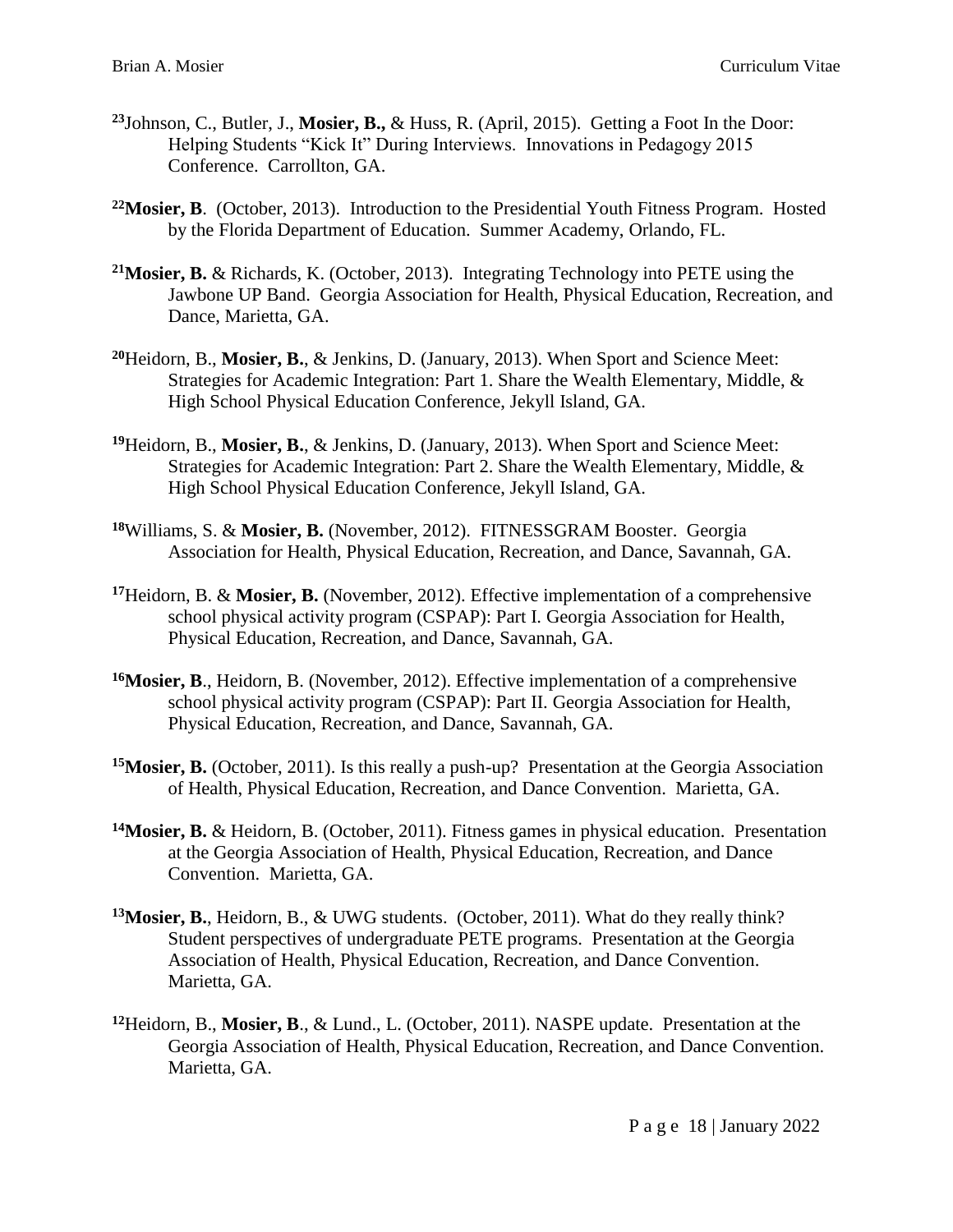- **<sup>11</sup>**Heidorn, B. & **Mosier, B**., and UWG Students. (October, 2011). Help! I'm working with a student teacher! Help! I am a student teacher! Presentation at the Georgia Association of Health, Physical Education, Recreation, and Dance Convention. Marietta, GA.
- **<sup>10</sup>**Heidorn, B. & **Mosier, B**. (October, 2011). Comprehensive school based physical activity programs. Presentation at the Georgia Association of Health, Physical Education, Recreation, and Dance Convention. Marietta, GA.
- <sup>9</sup>Mosier, B. & Heidorn, B. (March, 2011). Comprehensive School-based physical activity program. Presentation at the Georgia School Wellness Summit. Morrow, GA.
- **<sup>8</sup>**Heidorn, B., Koch, J., & **Mosier, B**. (November, 2010). Fitness in physical education. Presentation at the Georgia Association of Health, Physical Education, Recreation, and Dance Convention. Savannah, GA.
- **<sup>7</sup>**Harvey, R., **Mosier, B.**, & Heidorn, B. (November, 2010). Teaching for effectiveness in physical education. Presentation at the Georgia Association of Health, Physical Education, Recreation, and Dance Convention. Savannah, GA.
- **<sup>6</sup>Mosier, B.**, Lynn, S., Leach, J. (October, 2008). Learn how to use the Games Performance Assessment Instrument (GPAI) for net/wall games. Presentation at the Florida Association for Health, Physical Education, Recreation, Dance, and Sports Convention. Orlando, FL.
- **<sup>5</sup>Mosier, B.,** Lynn, S., Leach, J. (October, 2008). Getting middle school students excited about gymnastics. Presentation at the Florida Association for Health, Physical Education, Recreation, Dance, and Sports Convention. Orlando, FL.
- **<sup>4</sup>**Ratliffe, T., **Mosier, B**., Quiñones-Padovani, C.E., Leech, T. (November, 2006). Strategies for conducting physical fitness testing in elementary, middle, & high school. Presentation at the Florida Association for Health, Physical Education, Recreation, Dance, and Sports Convention. Orlando, FL.
- **<sup>3</sup>Mosier, B.,** Ratliffe, T., Quiñones-Padovani, C.E., Leech, T. (November, 2006). Strategies for using springboards in gymnastics. Presentation at the Florida Association for Health, Physical Education, Recreation, Dance, and Sports Convention. Orlando, FL.
- **<sup>2</sup>Mosier, B.** (August, 2005). Importance of fitness and diet in schools. Presentation at the Leon County Health Department. Tallahassee, FL.
- **<sup>1</sup>**Balk, E., **Mosier, B.** (January, 2007). Hall of shame games revisited, Presentation at Sharing the Wealth Elementary Middle and High School Physical Education Conference. Jekyll Island, Georgia.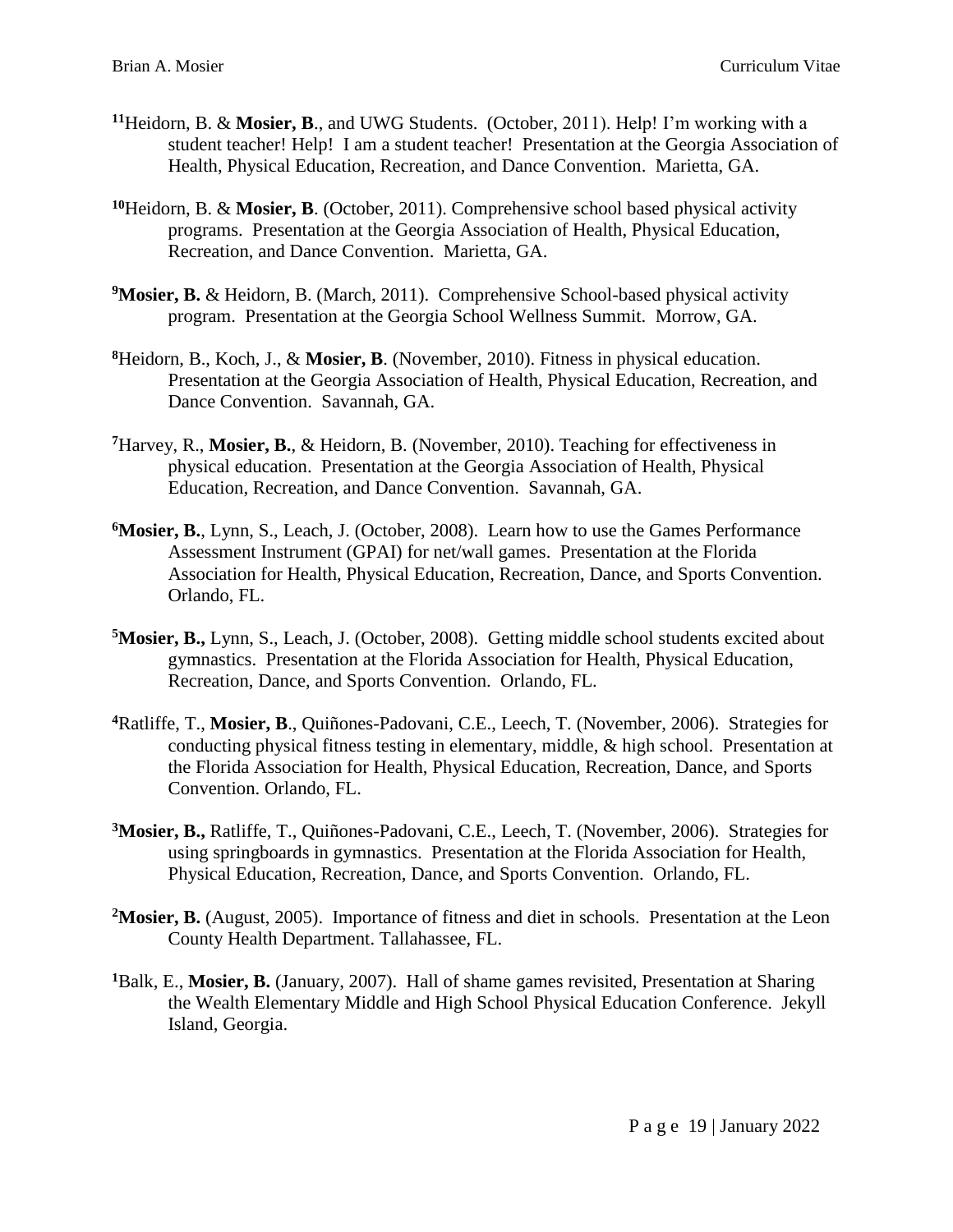# **National Workshop Presentations (6)**

- **<sup>6</sup>Mosier, B.**, Heidorn, B. (April, 2020). Integrating Physical Best into PYFP. Presentation at the SHAPE America Convention. Salt Lake City, UT. (CANCELLED)
- **<sup>5</sup>Mosier, B.** (April, 2014). Essentials of the Presidential Youth Fitness Program for Physical Best Instructors. Presentation at the American Alliance of Health, Physical Education, Recreation, and Dance (AAHPERD) Convention. St. Louis, MO.
- **<sup>4</sup>Mosier, B.** & Heidorn, B. (April, 2013). Integrating Physical Best into PETE curriculum. Presentation at the American Alliance of Health, Physical Education, Recreation, and Dance (AAHPERD) Convention. Charlotte, NC.
- **<sup>3</sup>Mosier, B.** (October, 2012). Integrating Physical Best into PYFP. Presentation at the American Alliance of Health, Physical Education, Recreation, and Dance (AAHPERD) Convention. Reston, VA.
- **<sup>2</sup>**Ayers, S. & **Mosier, B.** (April, 2011). Integrating Physical Best into PETE curriculum. Presentation at the American Alliance of Health, Physical Education, Recreation, and Dance (AAHPERD) Convention. San Diego, CA.
- **<sup>1</sup>**Ayers, S. & **Mosier, B.** (October, 2009). Integrating Physical Best into PETE curriculum. Presentation at the Physical Education Teacher Education Convention. Myrtle Beach, SC.

# **State and Regional Workshop Presentations (113)**

- **<sup>113</sup>Mosier, B.** (January, 2022). Physical Education Professional Development Workshop. In-Service for approximately 30 physical education teachers. Henry County, GA.
- **<sup>112</sup>Mosier, B.** (November, 2021). Physical Education Professional Development Workshop. Online In-Service for approximately 30 physical education teachers. Union City School District, TX.
- **<sup>111</sup>Mosier, B.** (October, 2021). Physical Education Professional Development Workshop. Online In-Service for approximately 30 physical education teachers. Rockdale, GA.
- **<sup>110</sup>Mosier, B.** (August, 2021). Physical Education Professional Development Workshop. Online In-Service for approximately 30 physical education teachers. St. Louis Independent School District, MO.
- **<sup>109</sup>Mosier, B.** (July, 2021). Physical Education Professional Development Workshop. Online In-Service for approximately 30 physical education teachers. Katy, TX.
- **<sup>108</sup>Mosier, B.** (July, 2021). Physical Education Professional Development Workshop. Online In-Service for approximately 20 physical education teachers. Valdosta, GA.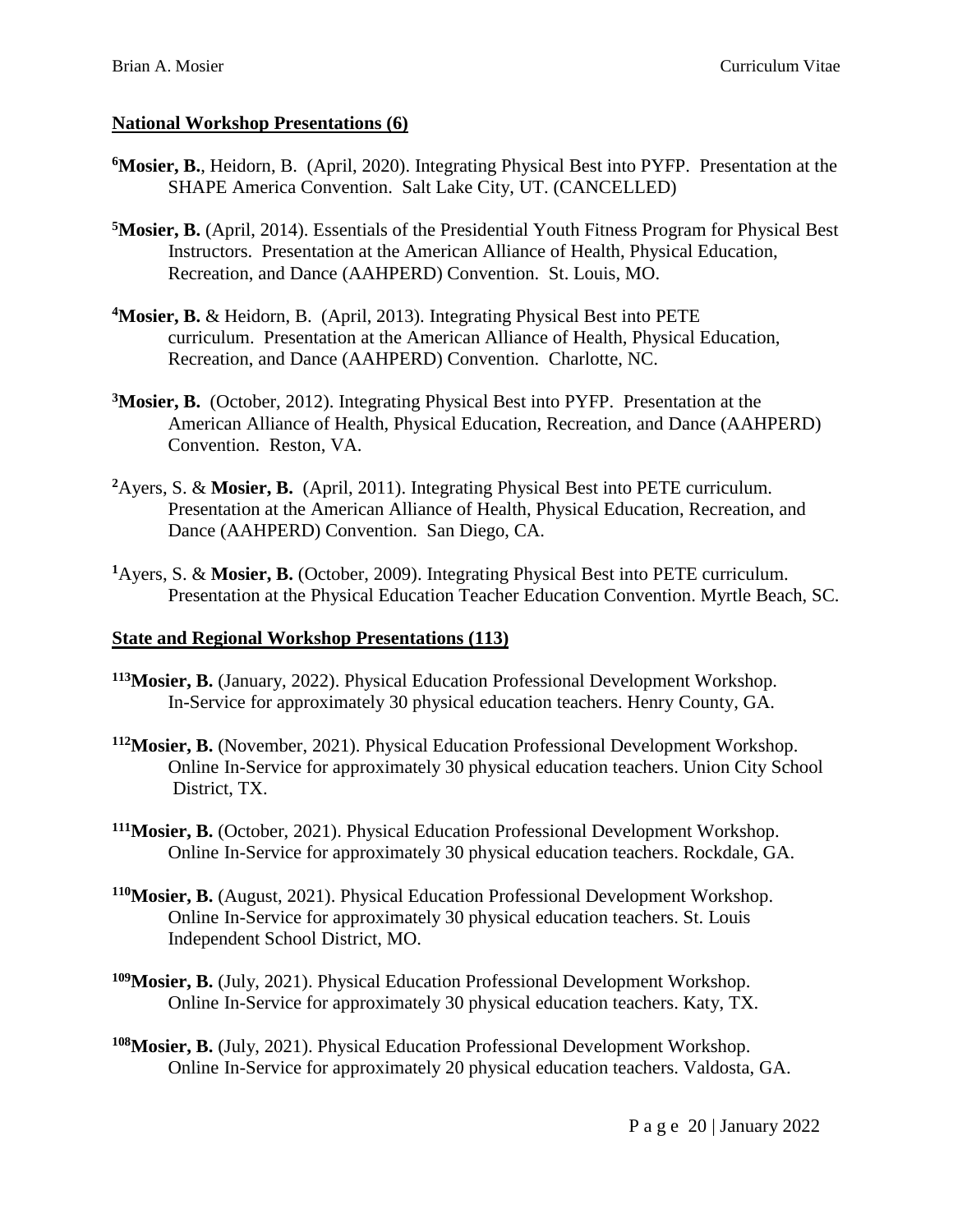- **<sup>107</sup>Mosier, B.** (June, 2021). Physical Education Professional Development Workshop. Online In-Service for approximately 30 physical education teachers. Rockdale, GA.
- **<sup>106</sup>Mosier, B.** (May, 2021). Physical Education Professional Development Workshop. Online In-Service for approximately 30 physical education teachers. Holland, OH.
- **<sup>105</sup>Mosier, B.** (March, 2021). Physical Education Professional Development Workshop. Online In-Service for approximately 30 physical education teachers. Atlanta, GA.
- **<sup>104</sup>Mosier, B.** (February, 2021). Physical Education Professional Development Workshop. Online In-Service for approximately 30 physical education teachers. Atlanta, GA.
- **<sup>103</sup>Mosier, B.** (February, 2021). Physical Education Professional Development Workshop. Online In-Service for approximately 30 physical education teachers. Rockdale, GA.
- **<sup>102</sup>Mosier, B.** (January, 2021). Physical Education Professional Development Workshop. Online In-Service for approximately 30 physical education teachers. Palatine, Illinois.
- **<sup>101</sup>Mosier, B.** (January, 2021). Physical Education Professional Development Workshop. Online In-Service for approximately 30 physical education teachers. Region 8 Education Service Center, Texas.
- **<sup>100</sup>Mosier, B.** (January, 2021). Physical Education Professional Development Workshop. Online In-Service for approximately 30 physical education teachers. Henry County, GA.
- **<sup>99</sup>**Heidorn, B. & **Mosier, B.** (August, 2020). Physical Education Professional Development Workshop. In-Service for approximately 90 physical education teachers. Atlanta Public Schools, Atlanta, GA.
- **<sup>98</sup>Mosier, B.**, Heidorn, B. (August, 2020). Physical Education Professional Development Workshop. In-Service for approximately 60 physical education teachers. St. Louis, MO.
- **<sup>97</sup>**Heidorn, B. & **Mosier, B.** (August, 2020). Physical Education Professional Development Workshop. In-Service for approximately 30 physical education teachers. Henry County, GA.
- **<sup>96</sup>Mosier, B.**, Heidorn, B. (August, 2020). Physical Education Professional Development Workshop. In-Service for approximately 30 physical education teachers. Rockdale County, GA.
- **<sup>95</sup>**Heidorn, B. & **Mosier, B.** (July, 2020). Physical Education Professional Development Workshop. In-Service for approximately 60 physical education teachers. Fayette County, GA.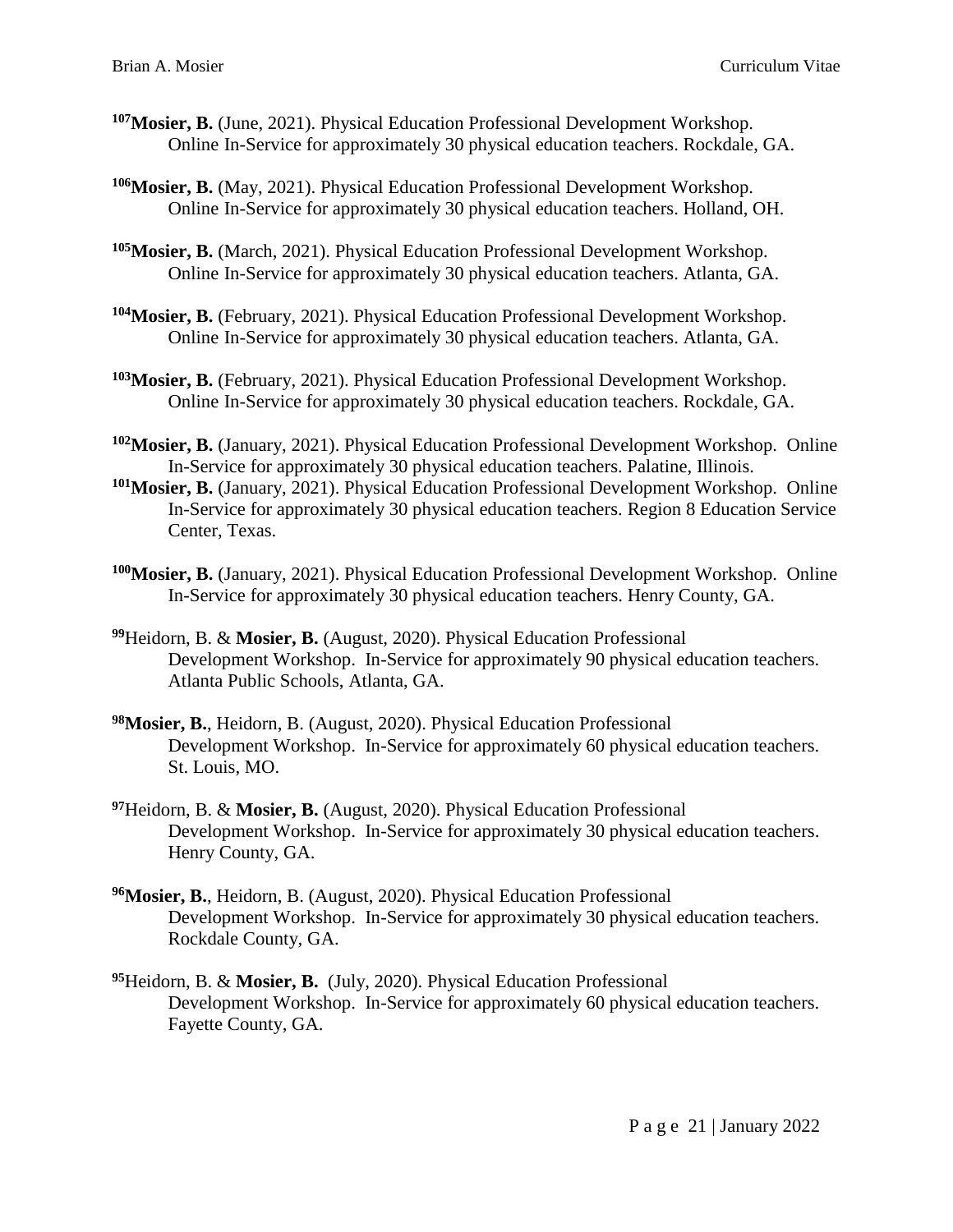- **<sup>94</sup> Mosier, B.**, Heidorn, B., & Ivy, V. (February, 2020). Physical Education Professional Development Workshop. In-Service for approximately 30 physical education teachers. Houston County, GA.
- **<sup>93</sup> Mosier, B.**, Heidorn, B., & Biber, D. (February, 2020). Physical Education Professional Development Workshop. In-Service for approximately 30 physical education teachers. Rockdale County, GA.
- **<sup>92</sup>Mosier, B.**, Heidorn, B., & Heidorn, J. (January, 2020). Physical Education Professional Development Workshop. In-Service for approximately 30 physical education teachers. Henry County, GA.
- **<sup>91</sup>Mosier, B.** (January, 2020). Fitnessgram Booster. In-Service for approximately 30 physical education teachers. Dalton, GA.
- **<sup>90</sup>Mosier, B.** (January, 2020). Fitnessgram Booster. In-Service for approximately 300 physical education teachers. Cobb, GA.
- **<sup>89</sup>Mosier, B.** (December, 2019). Fitnessgram Booster. In-Service for approximately 20 physical education teachers. Forsythe, GA.
- **<sup>88</sup>Mosier, B.** (November, 2019). Fitnessgram Booster. In-Service for approximately 30 physical education teachers. Barlett, GA.
- **<sup>87</sup>Mosier, B.**, Senecal, D., & Ivy, V. (November, 2019). Physical Education Professional Development Workshop. In-Service for approximately 30 physical education teachers. Henry County, GA.
- **<sup>86</sup>**Heidorn, B. **& Mosier, B.** (October, 2019). Physical Education Professional Development Workshop for Sport Education Model. In-Service for approximately 30 physical Education teachers. Houston County, GA.
- **<sup>85</sup>Mosier, B.** (October, 2019). Power Up for 30 Training. In-Service for approximately 20 school staff. Albany, GA.
- **<sup>84</sup>Mosier, B.** (September, 2019). Physical Education Professional Development Workshop for Fitnessgram. In-Service for approximately 30 physical education teachers. Dekalb, GA.
- **<sup>83</sup>** Heidorn B. **& Mosier, B.** (September, 2019). Physical Education Professional Development Workshops for Curriculum Development. In-Service for approximately 30 physical education teachers. Rockdale, GA.
- **<sup>82</sup>**Heidorn B. **& Mosier, B.** (September, 2019). Physical Education Professional Development Workshops for Curriculum Development. In-Service for approximately 60 physical education teachers. Fayetville, GA.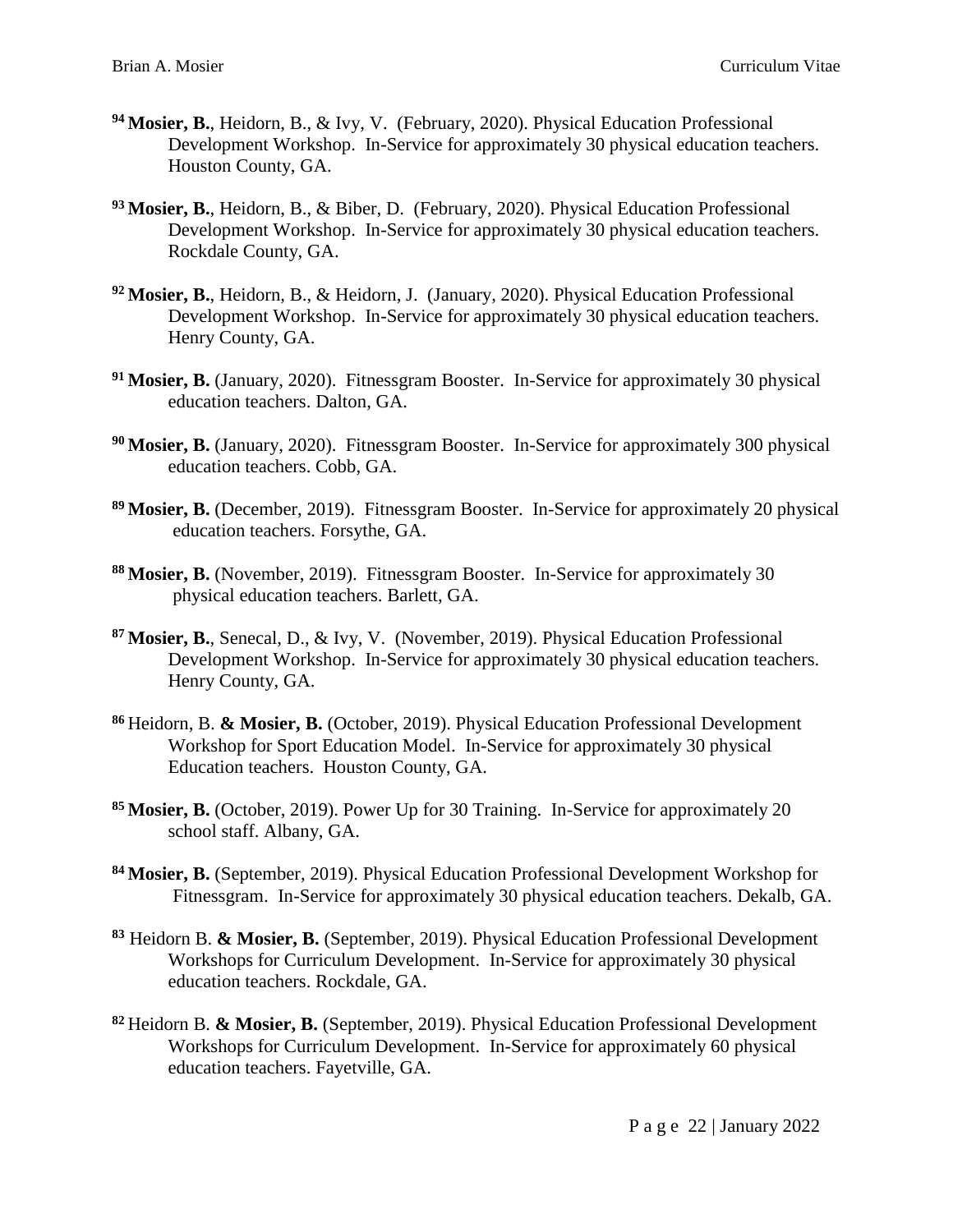- **<sup>81</sup>Mosier, B.** (August, 2019). Physical Education Professional Development Workshop for Fitnessgram. In-Service for approximately 20 physical education teachers. Cherokee County, GA.
- **<sup>80</sup>Mosier, B**, Heidorn B., & Heidorn, J. (May, 2019). Physical Education Professional Development Workshops for Curriculum Development. In-Service for approximately 40 physical education teachers. Troup, GA.
- **<sup>79</sup>Mosier, B.** (August, 2019). Physical Education Professional Development Workshop for Fitnessgram. In-Service for approximately 60 physical education teachers. Fulton County, GA.
- **<sup>78</sup>Mosier, B**, **&** Heidorn B. (July, 2019). Physical Education Professional Development Workshops for Curriculum Development. In-Service for approximately30 physical education teachers. Rockdale, GA.
- **<sup>77</sup>Mosier, B**, **&** Heidorn B. (May, 2019). Physical Education Professional Development Workshops for Curriculum Development. In-Service for approximately 10 physical education teachers. Rockdale, GA.
- **<sup>76</sup>Mosier, B**, **&** Heidorn B. (March, 2019). Physical Education Professional Development Workshops for Curriculum Development. In-Service for approximately15 physical education teachers. Rockdale, GA.
- **<sup>75</sup>**Heidorn B. **& Mosier, B.** (March, 2019). Physical Education Professional Development Workshops for Curriculum Development. In-Service for approximately15 physical education teachers. Houston, GA.
- **<sup>74</sup>Mosier, B.** (March, 2019). Physical Education Professional Development Workshop for Fitnessgram. In-Service for approximately 30 physical education teachers. Henry County, GA.
- **<sup>73</sup>**Heidorn B. **& Mosier, B.** (February, 2019). Physical Education Professional Development Workshops for Curriculum Development. In-Service for approximately 15 physical education teachers. Houston, GA.
- **<sup>72</sup> Mosier, B**, **&** Heidorn B. (February, 2019). Physical Education Professional Development Workshops for Curriculum Development. In-Service for approximately 15 physical education teachers. Rockdale, GA.
- **<sup>71</sup>** Heidorn B. **& Mosier, B.** (January, 2019). Physical Education Professional Development Workshops for Curriculum Development. In-Service for approximately 15 physical education teachers. Rockdale, GA.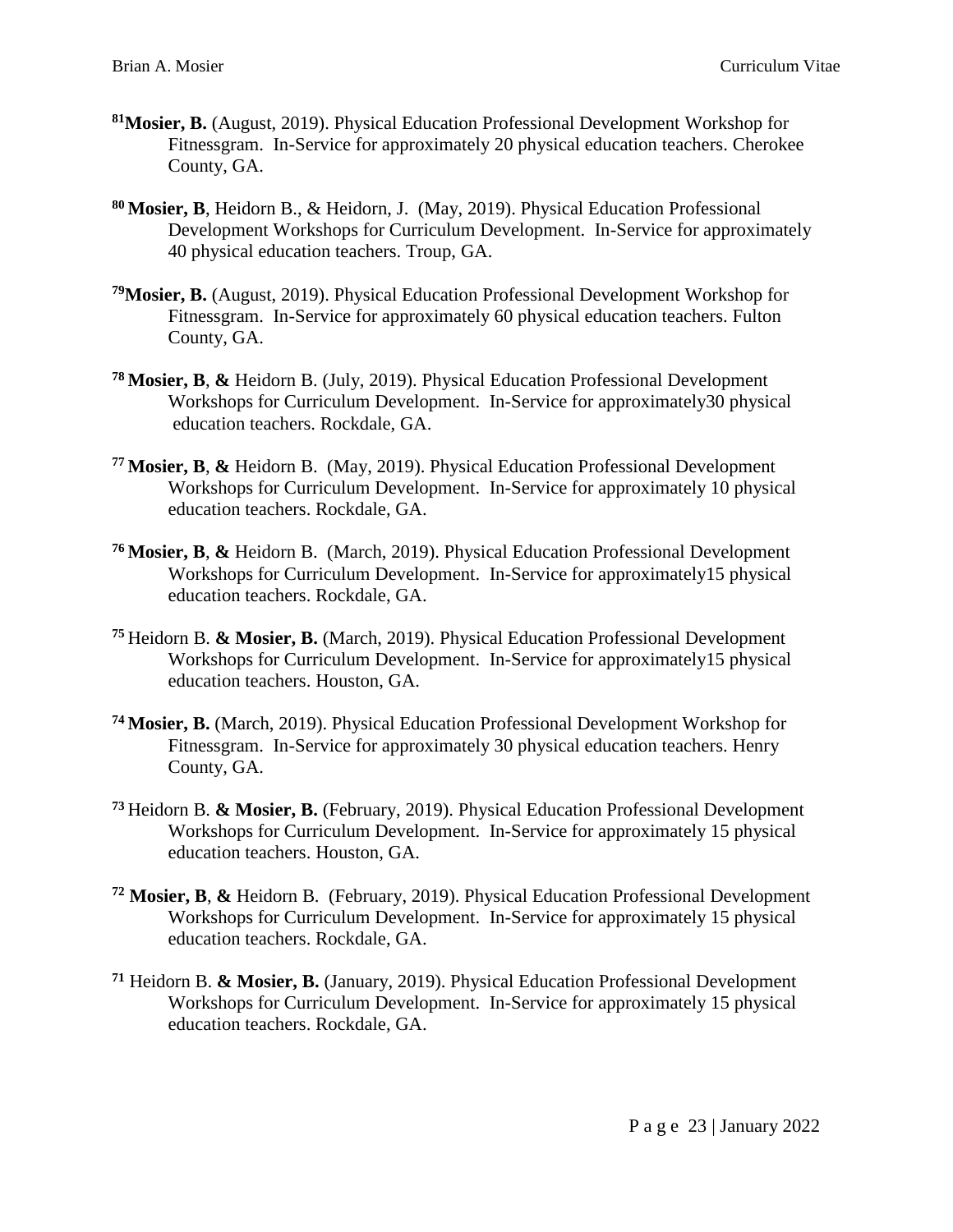- **<sup>70</sup>Mosier, B.** (February, 2019). Physical Education Professional Development Workshop for Fitness Games. In-Service for approximately 60 physical education teachers. Bibb County, GA.
- **<sup>69</sup>Mosier, B.** (January, 2019). Physical Education Professional Development Workshop for Fitnessgram. In-Service for approximately 60 physical education teachers. Bibb County, GA.
- **<sup>68</sup>Mosier, B.**, & Shapiro, D. (December, 2018). Power up for 30 Training. In-service workshop for approximately 15 middle school administrators, grade level leaders, and physical education teachers sponsored by the SHAPE Partnership. Wayne County, GA.
- **<sup>67</sup>Mosier, B.**, & Shapiro, D. (November, 2018). Physical Education Professional Development Workshop. In-Service for approximately 60 physical education teachers. Houston County, GA.
- **<sup>66</sup>**Heidorn, B., **Mosier, B.**, & Stoepker, P. (October, 2018). Physical Education Professional Development Workshop. In-Service for approximately 60 physical education teachers. Houston County, GA.
- **<sup>65</sup>Mosier, B.**, & Heidorn, B. (July, 2018). Physical Education Professional Development Workshop. In-Service for approximately 60 physical education teachers. Henry County, GA.
- **<sup>64</sup>**Heidorn, B., **& Mosier, B.** (July 2018). Physical Education Professional Development Workshop. In-Service for approximately 60 physical education teachers. Henry County, GA.
- **<sup>63</sup>**Heidorn, B., **& Mosier, B.** (July, 2018). Physical Education Professional Development Workshop. In-Service for approximately 100 physical education teachers. Gwinett, GA.
- **<sup>62</sup>Mosier, B.** (January, 2018). Physical Education Professional Development Workshop for Fitnessgram. In-Service for approximately 30 physical education teachers. Fulton County, GA.
- **<sup>61</sup>Mosier, B.**, & Heidorn, B.(November, 2017). Physical Education Professional Development Workshop for Fitnessgram. In-Service for approximately 30 physical education teachers. Henry County, GA.
- **<sup>60</sup>**Heidorn, B**, & Mosier, B.** (November, 2017). Physical Education Professional Development Workshop for Fitnessgram. In-Service for approximately 60 physical education teachers. Fulton County, GA.
- **<sup>59</sup>Mosier, B.** (September, 2017). Physical Education Professional Development Workshop for Fitnessgram. In-Service for approximately 30 physical education teachers. Fulton County, GA.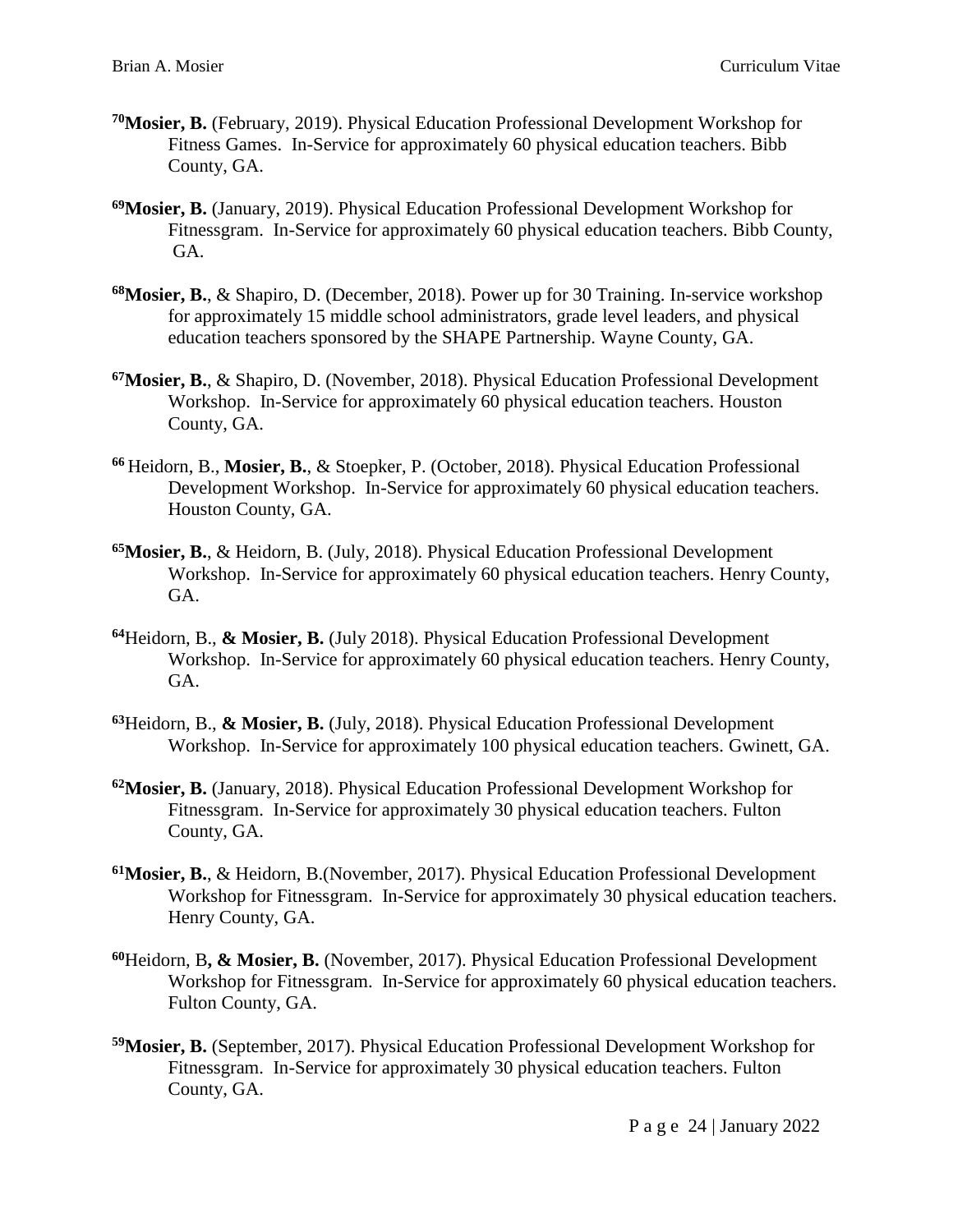- **<sup>58</sup>Mosier, B.** & Heidorn, B. (July, 2017). Physical Education Professional Development Workshop. In-Service for approximately 200 physical education teachers. Gwinnett County, GA.
- **<sup>57</sup>Mosier, B.** & Senecal, D. (July, 2017). Physical Education Professional Development Workshop. In-Service for approximately 40 physical education teachers. Henry County, GA.
- **<sup>56</sup>Mosier, B.**, Thompson, K. (July, 2017). Physical Education Professional Development Workshop. In-Service for approximately 40 physical education teachers. Henry County, GA.
- **<sup>55</sup>Mosier, B &** Kay, C. (July, 2017). Fitnessgram Training. In-service workshop for approximately 40 elementary administrators, grade level leaders, and physical education teachers sponsored by the SHAPE Partnership. Bibb County, GA.
- **<sup>54</sup>**Kay, C. & **Mosier, B.** (July, 2017). Power up for 30 Training. In-service workshop for approximately 40 elementary administrators, grade level leaders, and physical education teachers sponsored by the SHAPE Partnership. Bibb County, GA.
- **<sup>53</sup>Mosier, B.** & Dodson, L. (February, 2017). Professional Development Workshop; Key to Academic Success. In-Service for approximately 200 school key stakeholders sponsored by the PICH Grant. Carrollton, GA.
- **<sup>52</sup>Mosier, B.** & Heidorn, B. (January, 2017). Physical Education Professional Development Workshop. In-Service for approximately 100 physical education teachers sponsored by the PICH Grant. Atlanta Public Schools, GA.
- **<sup>51</sup>Mosier, B.** & Heidorn, B. (October, 2016). Physical Education Professional Development Workshop. In-Service for approximately 80 physical education teachers sponsored by the PICH Grant. Fulton County, GA.
- **<sup>50</sup>**Kay, C. & **Mosier, B**. (September, 2016). Fitnessgram Workshop for Atlanta Falcons Schools. In-Service for approximately 35 physical education teachers and principals. Atlanta, GA.
- **<sup>49</sup>Mosier, B.** & Heidorn, B. (July, 2016). Physical Education Professional Development Workshop. In-Service for approximately 30 physical education teachers. Rockdale County, GA.
- **<sup>48</sup>**Heidorn, B & **Mosier, B**. (July, 2016). Physical Education Professional Development Workshop. In-Service for approximately 40 physical education teachers. Henry County, GA.
- **<sup>47</sup>Mosier, B.** & Heidorn, B. (July, 2016). Physical Education Professional Development Workshop. In-Service for approximately 30 physical education teachers. Fayette County, GA.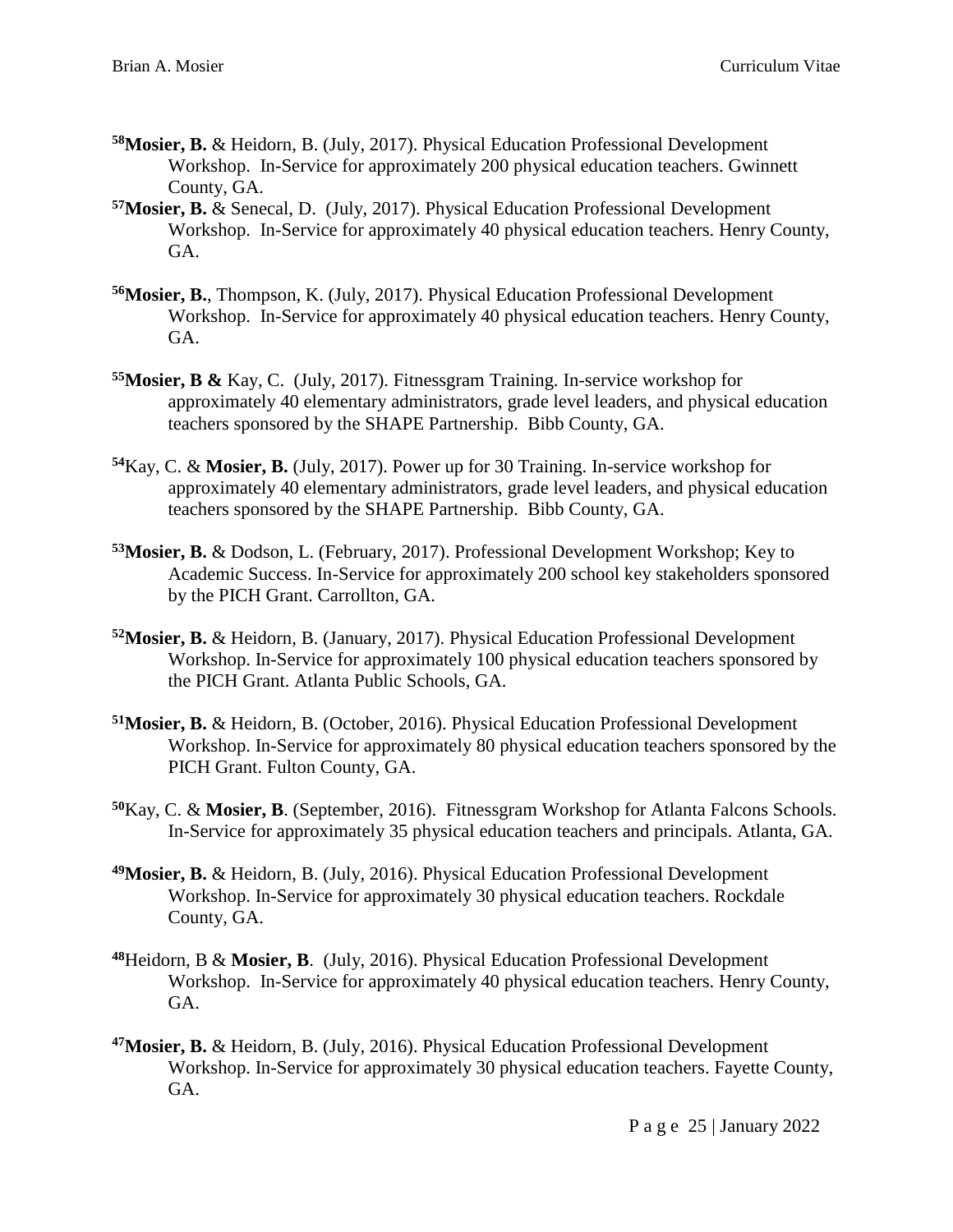- **<sup>46</sup>**Heidorn, B., **Mosier, B**., Senecal, D., & Heidorn, J. (February, 2016). Physical Education Professional Development Workshop. In-service workshop for approximately 120 physical education teachers. Richmond, GA.
- **<sup>45</sup>Mosier, B.** (January, 2016). Fitnessgram Booster Session. In-service workshop for approximately 30 elementary administrators, grade level leaders, and physical education teachers sponsored by the SHAPE Partnership. Atlanta Public Schools, GA.
- **<sup>44</sup>Mosier, B.** (December, 2015). Power up for 30 Training. In-service workshop for approximately 30 elementary administrators, grade level leaders, and physical education teachers sponsored by the SHAPE Partnership. Gwinnett, GA.
- **<sup>43</sup>Mosier, B.** (December, 2015). Power up for 30 Training. In-service workshop for approximately 30 elementary administrators, grade level leaders, and physical education teachers sponsored by the SHAPE Partnership. Warner Robbins, GA.
- **<sup>42</sup>Mosier, B.**, Senecal, D. (October, 2015). Rockdale County Health and Physical Education Professional Development. In-service workshop for approximately 25 health and physical education teachers. Rockdale County, GA.
- **<sup>41</sup>Mosier, B.**, Heidorn, J. (October, 2015). Power up for 30 Training. In-service workshop for approximately 30 elementary administrators, grade level leaders, and physical education teachers sponsored by the SHAPE Partnership. Gwinnett, GA.
- **<sup>40</sup>Mosier, B.** (October, 2015). Power up for 30 Training. In-service workshop for approximately 30 elementary administrators, grade level leaders, and physical education teachers sponsored by the SHAPE Partnership. Dearing, GA.
- **<sup>39</sup>**Heidorn, B., **Mosier. B.** (October, 2015). Essentials of the Presidential Youth Fitness Program. In-service workshop sponsored by SHAPE America. Marietta, GA.
- **<sup>38</sup>Mosier, B.** (June, 2015). Essentials of the Presidential Youth Fitness Program. In-service workshop sponsored by SHAPE America. Roswell, GA.
- **<sup>37</sup>Mosier, B.** & Hiedorn, B. (June, 2015). Essentials of the Presidential Youth Fitness Program. In-service workshop sponsored by SHAPE America. El Paso, TX.
- **<sup>36</sup>Mosier, B.** (June, 2015). Power up for 30 Training. In-service workshop for approximately 30 elementary administrators, grade level leaders, and physical education teachers sponsored by the SHAPE Partnership. Dekalb, GA.
- **<sup>35</sup>Mosier, B.** (May, 2015). Power up for 30 Training. In-service workshop for approximately 30 elementary administrators, grade level leaders, and physical education teachers sponsored by the SHAPE Partnership. Forsyth, GA.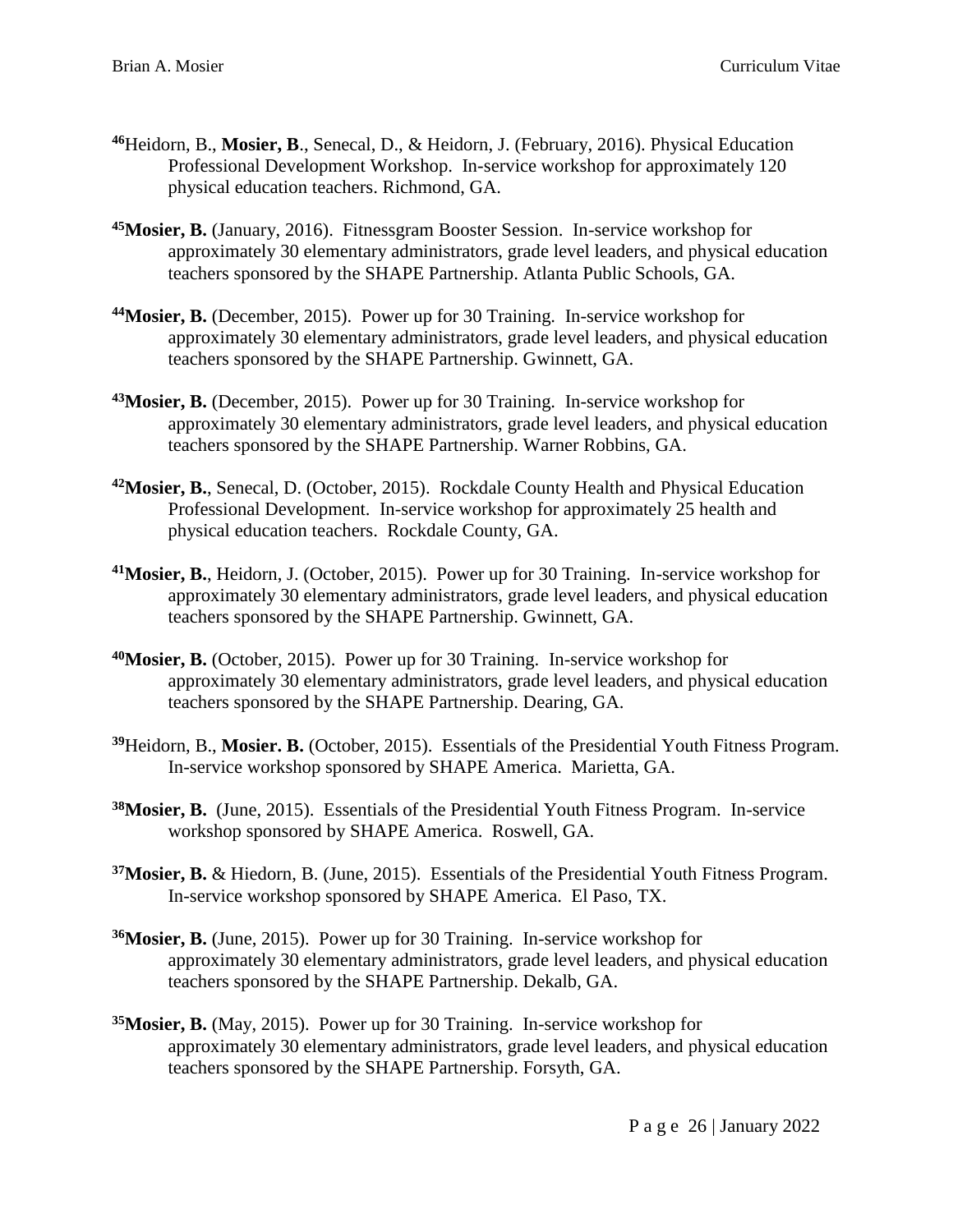- **<sup>34</sup>**Heidorn, B., **Mosier, B**., Senecal, D., & Heidorn, J. (February, 2015). Physical Education Professional Development Workshop. In-service workshop for approximately 120 physical education teachers. Henry County, GA.
- **<sup>33</sup>Mosier, B.** (February, 2015). Fitnessgram Booster Training. In-service workshop for approximately 30 elementary administrators, grade level leaders, and physical education teachers sponsored by the SHAPE Partnership. Cleveland, GA.
- **<sup>32</sup>**Heidorn, B., **Mosier, B**., Senecal, D., & Kempf, M. (November, 2014). Physical Education Professional Development Workshop. In-service workshop for approximately 120 physical education teachers. Henry County, GA.
- **<sup>31</sup>Mosier, B.** (November, 2014). Power up for 30 Training. In-service workshop for approximately 30 elementary administrators, grade level leaders, and physical education teachers sponsored by the SHAPE Partnership. Dekalb, GA.
- **<sup>30</sup>Mosier, B.** (October, 2014). Power up for 30 Training. In-service workshop for approximately 30 elementary administrators, grade level leaders, and physical education teachers sponsored by the SHAPE Partnership. Valdosta, GA.
- **<sup>29</sup>Mosier, B.** (September, 2014). Power up for 30 Training. In-service workshop for approximately 30 elementary administrators, grade level leaders, and physical education teachers sponsored by the SHAPE Partnership. Atlanta, GA.
- **<sup>28</sup>Mosier, B.** (August, 2014). Communication of FITNESSGRAM. Presentation for Cobb County Health and Physical Education Teacher In-service, Roswell, GA.
- **<sup>27</sup>Mosier, B.** & Franks, P. (July, 2014). Power up for 30 Training. In-service workshop for approximately 30 elementary administrators, grade level leaders, and physical education teachers sponsored by the SHAPE Partnership. Flowery Branch, GA.
- **<sup>26</sup>Mosier, B.** & Williams, S. (June, 2014). Physical Best Specialist Training. In-service workshop for approximately 25 health and physical education teachers sponsored by SHAPE America. GAHPERD Summer Institute, Douglasville, GA.
- **<sup>25</sup>Mosier, B.** & Franks, P. (March, 2014). Power up for 30 Training. In-service workshop for approximately 30 elementary administrators, grade level leaders, and physical education teachers sponsored by the SHAPE Partnership. Cobb, GA.
- **<sup>24</sup>Mosier, B.** & Franks, P.(March, 2014). Power up for 30 Training. In-service workshop for approximately 30 elementary administrators, grade level leaders, and physical education teachers sponsored by the SHAPE Partnership. Cobb, GA.
- **<sup>23</sup>Mosier, B.** (February, 2014). Essentials of the Presidential Youth Fitness Program. In-service workshop sponsored by AAHPERD. Wilmington, NC.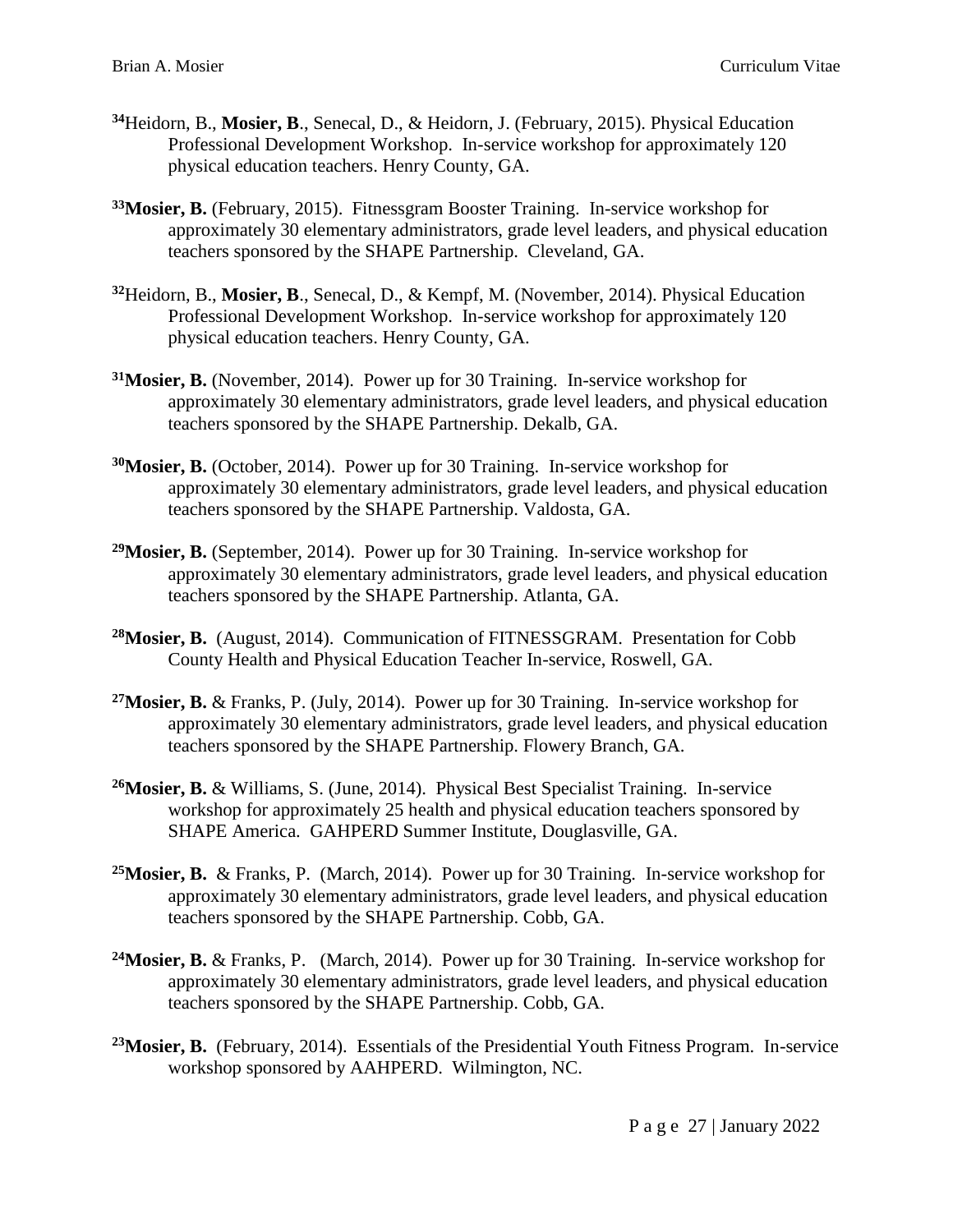- **<sup>22</sup>Mosier, B.** (October, 2013). Essentials of the Presidential Youth Fitness Program. In-service workshop sponsored by AAHPERD. Orlando, FL.
- **<sup>21</sup>Mosier, B.** (October, 2013). Georgia FITNESSGRAM Booster Training. In-service workshop for approximately 30 health and physical education teachers sponsored by the SHAPE Partnership. Augusta, GA.
- **<sup>20</sup>Mosier, B.** (August, 2013). Standards-based instruction and assessment. Presentation for Cobb County Health and Physical Education Teacher In-service, Roswell, GA.
- **<sup>19</sup>Mosier, B.** (June, 2013). Physical Best Specialist Training. In-service workshop for approximately 25 health and physical education teachers sponsored by AAHPERD. GAHPERD Summer Institute, Atlanta, GA.
- **<sup>18</sup>Mosier, B.** (May, 2013). Physical Best Specialist Training. In-service workshop for approximately 25 health and physical education teachers sponsored by AAHPERD. Middle GA RESA.
- **<sup>17</sup>Mosier, B.** (December, 2012). Georgia Fitness Assessment Training. In-service workshop for approximately 30 health and physical education teachers sponsored by the SHAPE Partnership. Heart of GA RESA.
- **<sup>16</sup>Mosier B.** (September, 2012). Georgia Fitness Booster Training. In-service workshop for approximately 30 health and physical education teachers sponsored by the SHAPE Partnership. Northwest GA RESA.
- **<sup>15</sup>Mosier, B.** (January, 2012). Georgia Fitness Assessment Training. In-service workshop for approximately 30 health and physical education teachers sponsored by the SHAPE Partnership. Northwest GA RESA.
- **<sup>14</sup>Mosier, B.** (December, 2011). Georgia Fitness Assessment Training. In-service workshop for approximately 30 health and physical education teachers sponsored by the SHAPE Partnership. Cobb County Schools.
- **<sup>13</sup>Mosier, B.** (December, 2011). Georgia Fitness Assessment Training. In-service workshop for approximately 30 health and physical education teachers sponsored by the SHAPE Partnership. Dekalb County Schools.
- **<sup>12</sup>Mosier, B.** (December, 2011). Georgia Fitness Assessment Training. In-service workshop for approximately 30 health and physical education teachers sponsored by the SHAPE Partnership. Newton County Schools.
- **<sup>11</sup>Mosier, B.** (November, 2011). Georgia Fitness Assessment Training. In-service workshop for approximately 30 health and physical education teachers sponsored by the SHAPE Partnership. Spalding County Schools.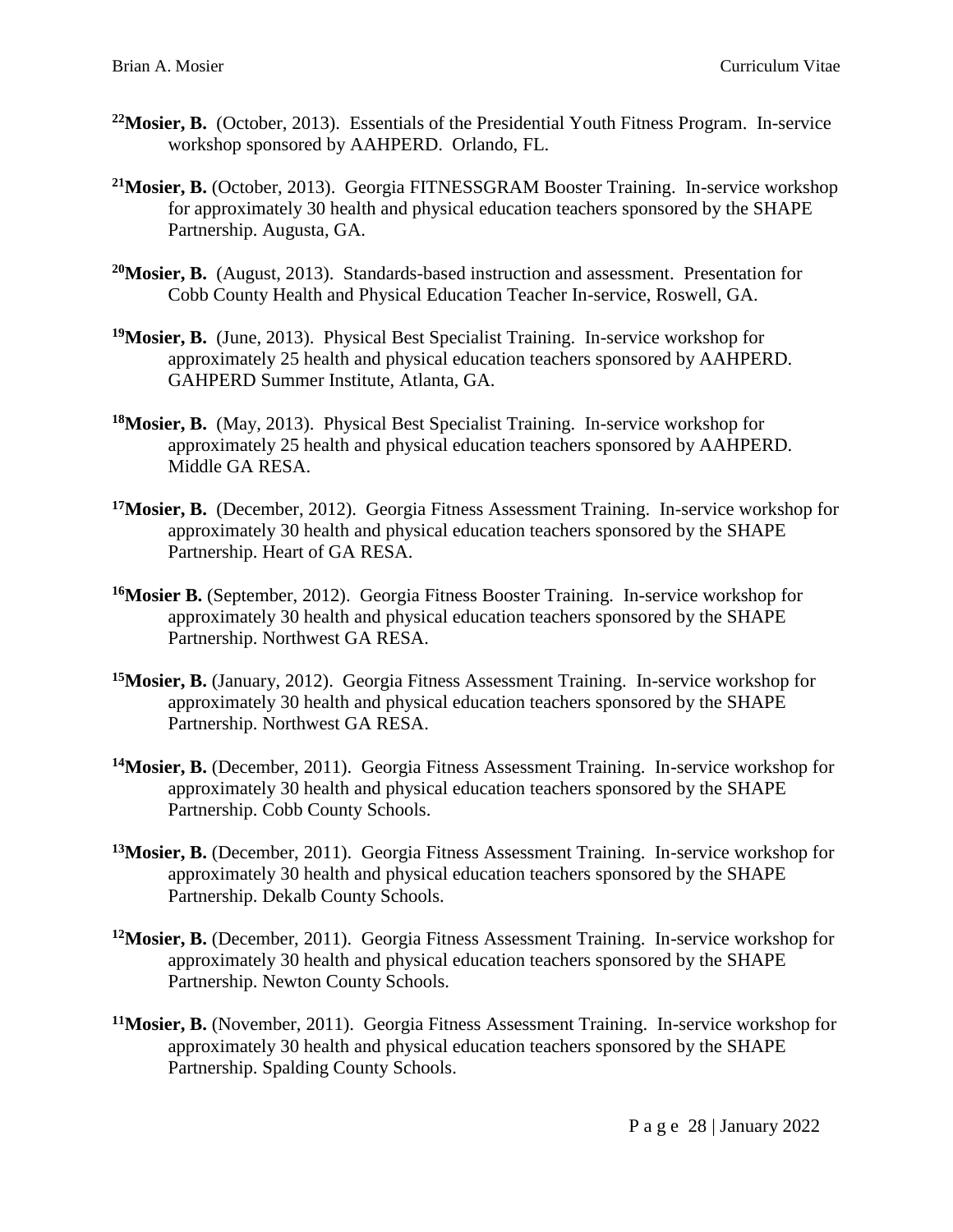- **<sup>10</sup>Mosier, B.** (October, 2011). Georgia Fitness Assessment Training. In-service workshop for approximately 30 health and physical education teachers sponsored by the SHAPE Partnership. West GA RESA.
- <sup>9</sup>Mosier, B. (October, 2011). Georgia Fitness Assessment Training. In-service workshop for approximately 30 health and physical education teachers sponsored by the SHAPE Partnership. West GA RESA.
- **<sup>8</sup>Mosier, B.** (October, 2011). Georgia Fitness Assessment Training. In-service workshop for approximately 30 health and physical education teachers sponsored by the SHAPE Partnership. Dekalb County Schools.
- **<sup>7</sup>Mosier, B.** (August, 2011). Georgia Fitness Assessment Training. In-service workshop for approximately 30 health and physical education teachers sponsored by the SHAPE Partnership. Dalton County Schools.
- **<sup>6</sup>Mosier, B.** (August, 2011). Georgia Fitness Assessment Training. In-service workshop for approximately 30 health and physical education teachers sponsored by the SHAPE Partnership. Atlanta Public Schools.
- **<sup>5</sup>Mosier, B.** (August, 2011). Georgia Fitness Assessment Training. In-service workshop for approximately 30 health and physical education teachers sponsored by the SHAPE Partnership. Atlanta Public Schools.
- **<sup>4</sup>Mosier, B.** (August, 2011). Georgia Fitness Assessment Training. In-service workshop for approximately 30 health and physical education teachers sponsored by the SHAPE Partnership. Baldwin County Schools.
- **<sup>3</sup>Mosier, B.** & Lynn, S. (February, 2010). Implementing gymnastics and rhythms into elementary and middle school curriculum while meeting the Next Generation Standards. Brevard County Schools Inservice.
- **<sup>2</sup>Mosier, B.** (January, 2010). Implementing gymnastics into elementary and middle school curriculum while meeting the Next Generation Standards. Escambia County Schools Inservice.
- **<sup>1</sup>Mosier, B.** (August, 2009). Implementing gymnastics into elementary and middle school curriculum while meeting the Next Generation Standards. Collier County

#### **Local Workshop Presentations (21)**

**<sup>21</sup>Mosier, B.**, Heidorn, B., Stoepker, P., Heidorn, J., & Merrem, A. (September, 2018). In-service workshop for approximately 40 elementary administrators, grade level leaders, and physical education teachers sponsored by the GA Department of Public Health and the GA Department of Education. Carrollton, GA.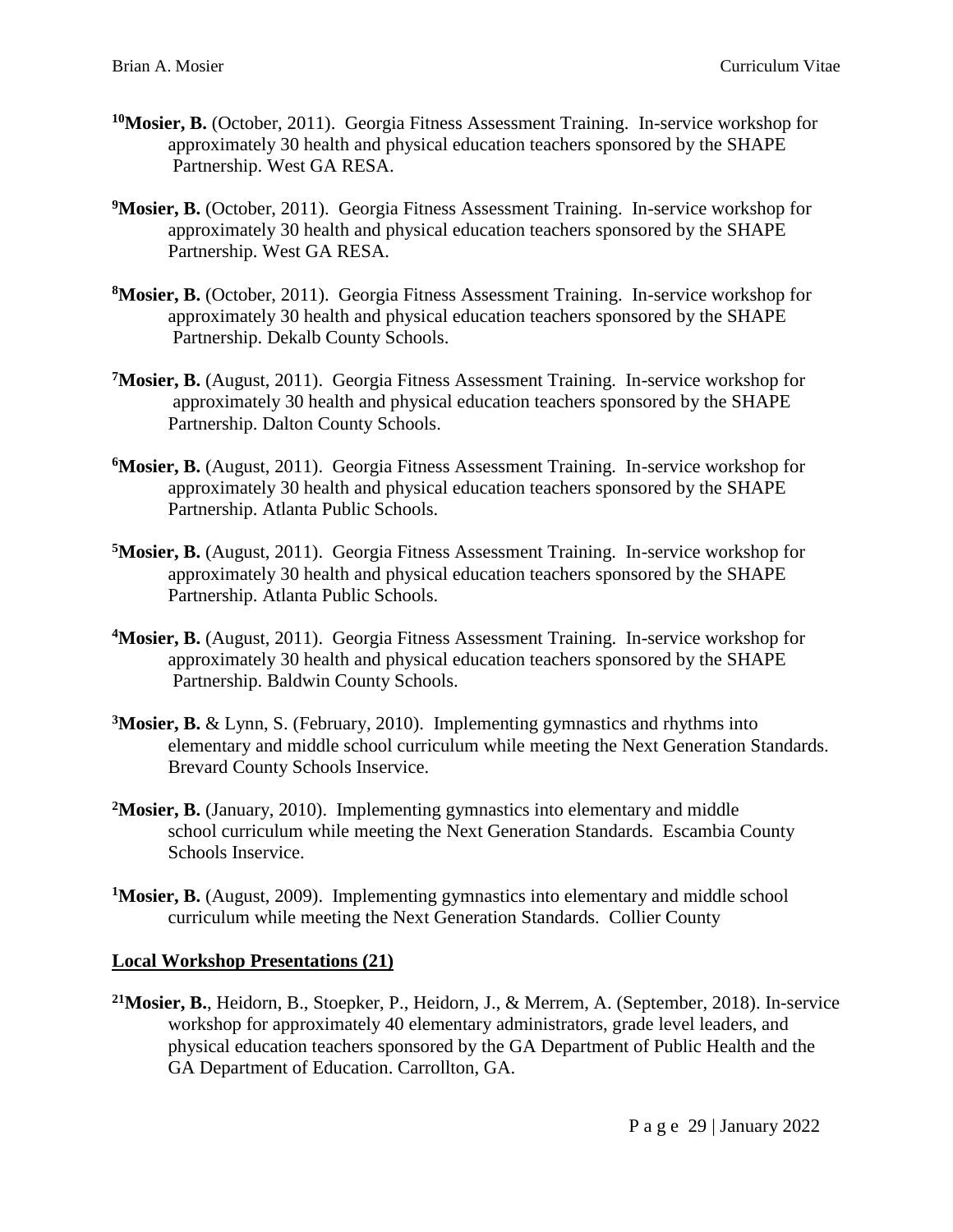- **<sup>20</sup>Mosier, B.** (August, 2015). Power up for 30 Training. In-service workshop for approximately 70 elementary administrators, grade level leaders, and physical education teachers sponsored by the Tanner Get Healthy, Live Well Partnership. Carrollton, GA.
- **<sup>19</sup>Mosier, B.** (January, 2015). Power up for 30 Training. In-service workshop for approximately 30 elementary administrators, grade level leaders, and physical education teachers sponsored by the SHAPE Partnership. Carrollton, GA.
- **<sup>18</sup>Mosier, B.** (November, 2014). Power up for 30 Training. In-service workshop for approximately 30 elementary administrators, grade level leaders, and physical education teachers sponsored by the SHAPE Partnership. Carrollton, GA.
- **<sup>17</sup>Mosier, B.** & Franks, P. (September, 2014). Power up for 30 Training. In-service workshop for approximately 30 elementary administrators, grade level leaders, and physical education teachers sponsored by the SHAPE Partnership. Douglasville, GA.
- **<sup>16</sup>Mosier, B.** (September, 2014). Communicating FITNESSGRAM results. Professional Development Workshop sponsored by Georgia Association for Health, Physical Education, Recreation, and Dance. Carrollton, GA.
- **<sup>15</sup>Mosier, B.** (September, 2014). Integrating gymnastics in physical education. Professional Development Workshop sponsored by Georgia Association for Health, Physical Education, Recreation, and Dance. Carrollton, GA.
- **<sup>14</sup>**Smith, W., Willox, L. & **Mosier, B.** (August, 2014). Building a Comprehensive Research Agenda. University of West Georgia. Carrollton, GA.
- **<sup>13</sup>Mosier, B.** (November, 2013). Exercise and Academics. Carrollton City Schools Parent University. Carrollton City Schools, Carrollton, GA.
- **<sup>12</sup>Mosier, B.** (October, 2013). Implementing Physical Activity and Exercise in Pre-schools. Get Healthy, Live Well: Hope for Healthy Kids. Tanner Medical Center. Carroll County, GA.
- **<sup>11</sup>Mosier, B.** (November, 2013). Take 10!: Integrating Academics and Movement. In-service workshop for approximately 20 1<sup>st</sup> grade teachers. Carroll City Schools, GA.
- **<sup>10</sup>Mosier, B.** (November, 2013). Take 10!: Integrating Academics and Movement. In-service workshop for approximately 20 1<sup>st</sup> grade teachers. Carroll City Schools, GA.
- <sup>9</sup>Mosier, B. (November, 2013). Take 10!: Integrating Academics and Movement. In-service workshop for approximately 20 1<sup>st</sup> grade teachers. Carroll City Schools, GA.
- **<sup>8</sup>Mosier, B.** (October, 2013). Take 10!: Integrating Academics and Movement. In-service workshop for approximately 20 1<sup>st</sup> grade teachers. Haralson City Schools, GA.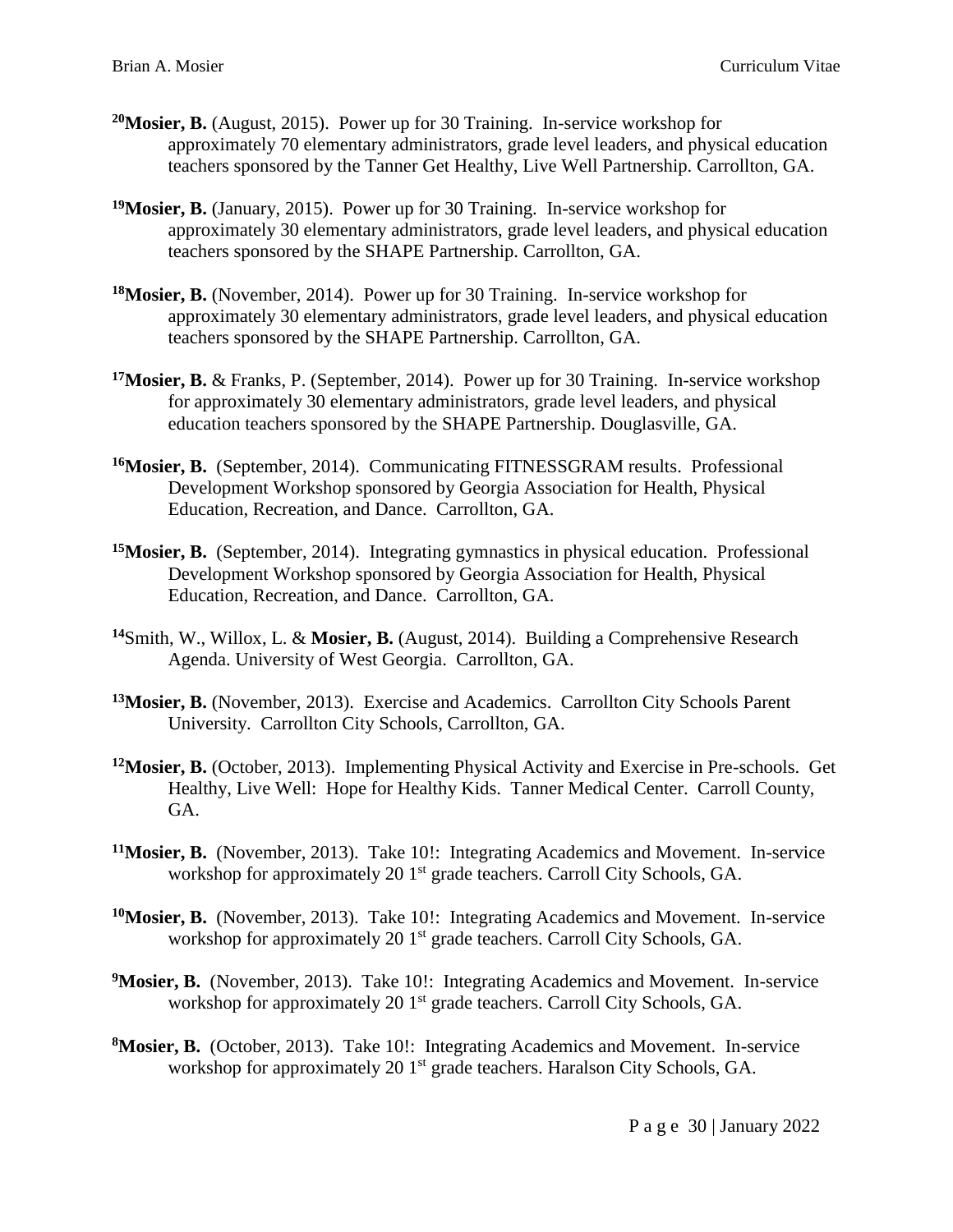- **<sup>7</sup>Mosier, B.**, Willox, L. (February, 2012). Online Formative and Summative Assessment Strategies. Guest Lecturer for University of West Georgia Online Faculty Cohort. University of West Georgia.
- **<sup>6</sup>Mosier, B.** (August, 2011). Georgia Fitness Assessment Training. In-service workshop for approximately 30 health and physical education teachers sponsored by the SHAPE Partnership. Carrollton City Schools
- **<sup>5</sup>Mosier, B.** (August, 2011). Georgia Fitness Assessment Training. In-service workshop for approximately 30 health and physical education teachers sponsored by the SHAPE Partnership. Carrollton City Schools.
- **<sup>4</sup>**Heidorn, B**.** & **Mosier B**. (June, 2011). Comprehensive school-based physical activity programs. In-service workshop for approximately 40 health and physical education teachers sponsored by the West Georgia RESA.
- **<sup>3</sup>Mosier, B.** & Heidorn, B**.** (September, 2010). Psychomotor assessment strategies in physical education. Presentation for Carroll County Health and Physical Education Teacher Inservice, Temple, GA.
- **<sup>2</sup>Mosier, B.** (March, 2010). Learn how to use the Games Performance Assessment Instrument (GPAI) for net/wall games. Presentation at the University of West Georgia Teacher inservice. Carrollton, GA.
- **<sup>1</sup>Mosier, B.** (March, 2010). Getting elementary/middle school students excited about gymnastics. Presentation at the University of West Georgia Teacher Inservice. Carrollton, GA.

#### **Webinar Presentations (12)**

**<sup>12</sup>Mosier, B.** (April, 2016) Power Up for 30 Virtual Training (Part 1). Hosted by Georgia Department of Health.

**<sup>11</sup>Mosier, B.** (April, 2016) Power Up for 30 Virtual Training (Part 2). Hosted by Georgia Department of Health.

**<sup>10</sup>Mosier, B.** (April, 2016) Power Up for 30 Virtual Training (Part 3). Hosted by Georgia Department of Health.

<sup>9</sup>Mosier, B. (May, 2016) Power Up for 30 Virtual Training (Part 4). Hosted by Georgia Department of Health.

**<sup>8</sup>Mosier, B.** (May, 2016) Power Up for 30 Virtual Training (Part 5). Hosted by Georgia Department of Health.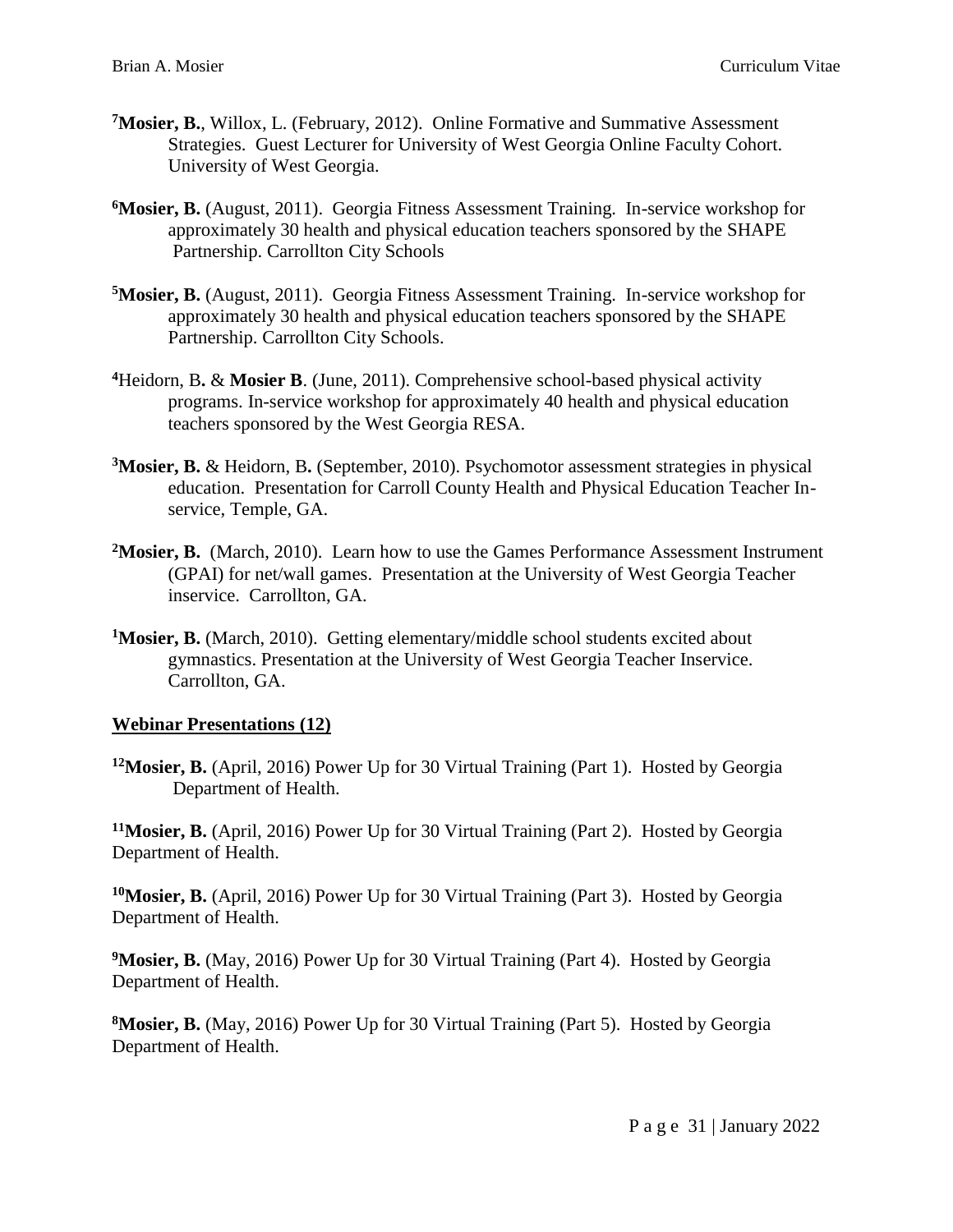**<sup>7</sup> Mosier, B.** (May, 2016) Power Up for 30 Virtual Training (Part 6). Hosted by Georgia Department of Health.

- **<sup>6</sup>**Williams, S., **Mosier, B.** (February, 2013). Understanding your FITNESSGRAM reports and data. Hosted for the Georgia Department of Education.
- **<sup>5</sup>Mosier, B.,** Williams, S. (March, 2013). Aerobic capacity: What does it mean and how do you provide instruction and activity for your students? Hosted for the Georgia Department of Education.
- **<sup>4</sup>**Williams, S., **Mosier, B.** (March, 2013). Muscular strength and endurance: What does it mean and how do you provide instruction and activity for your students? Hosted for the Georgia Department of Education.
- **<sup>3</sup>Mosier, B**., Williams, S. (March, 2013). Flexibility: What does it mean and how do you provide instruction and activity for your students? Hosted for the Georgia Department of Education.
- **<sup>2</sup>**Williams, S., **Mosier, B.** (March, 2013). Body Composition: What does it mean and how do you provide instruction and activity for your students? Hosted for the Georgia Department of Education.
- <sup>1</sup>Mosier, B. (December, 2012). FITNESSGRAM administration: Tips for Educators. Hosted for the Presidential Youth Fitness Program.

# **Invited Keynote Address (1)**

**Mosier, B**. (June, 2013). Quality Health and Physical Education. Hosted by the Florida Department of Education. Summer Academy, Orlando, FL.

# **Community Service**

| $2020 - 2022$    | Carrollton Junior High School Governance Team; appointed member                       |
|------------------|---------------------------------------------------------------------------------------|
| 2021             | Carrollton City School Charter Renewal Panel; appointed member                        |
| $2020$ – present | Christian Campus Fellowship Carrollton Campus; board member                           |
| $2018 - 2019$    | Volunteer Coach, Bremen City Recreation (Soccer)                                      |
| $2016 - 2018$    | Carrollton Junior High School Governance Team; elected member                         |
| $2010 - 2018$    | Volunteer at Carrollton Junior High School                                            |
| $2012 - 2015$    | Volunteer Physical Education Teacher, University of West Georgia Pre-<br>Kindergarten |